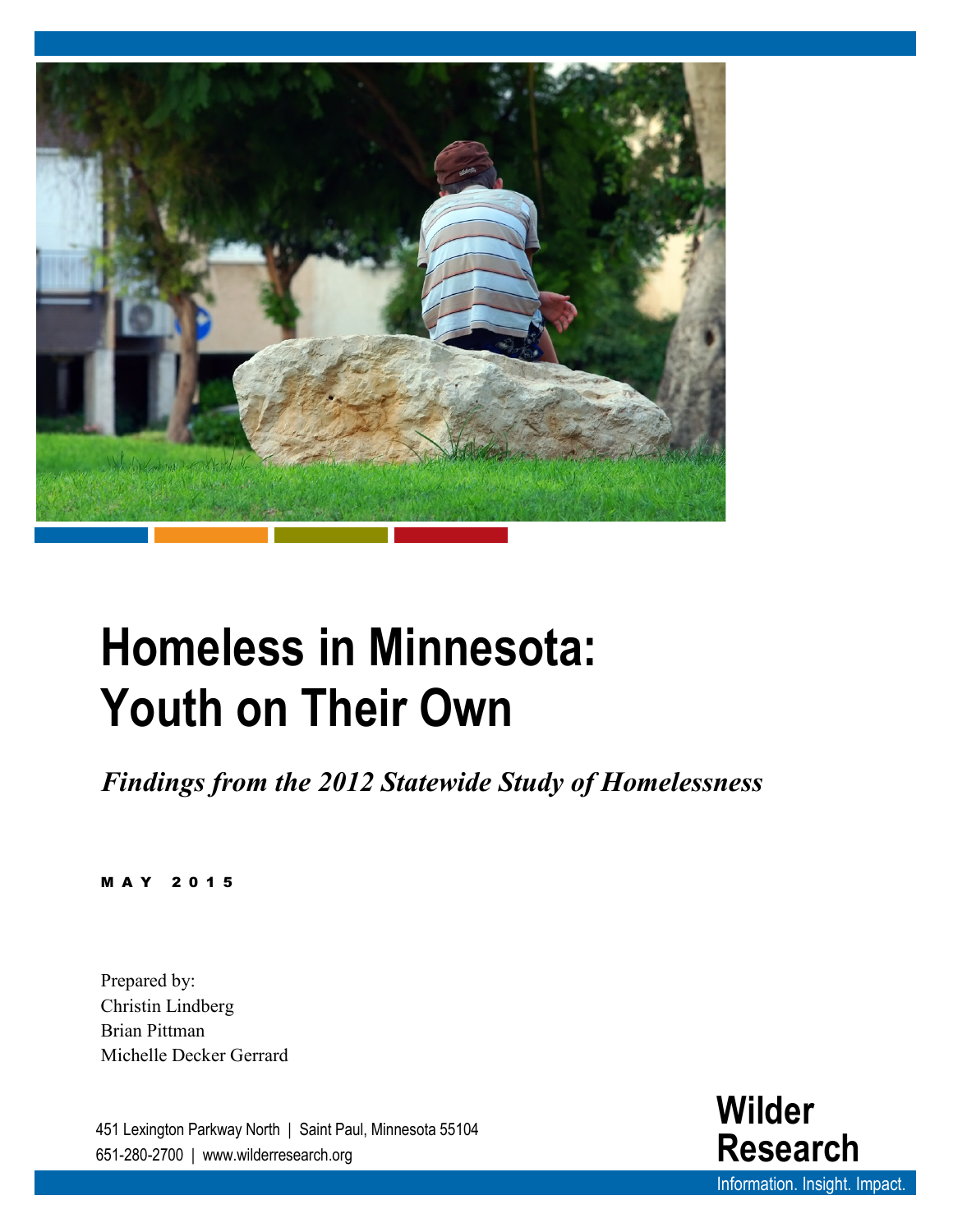# Contents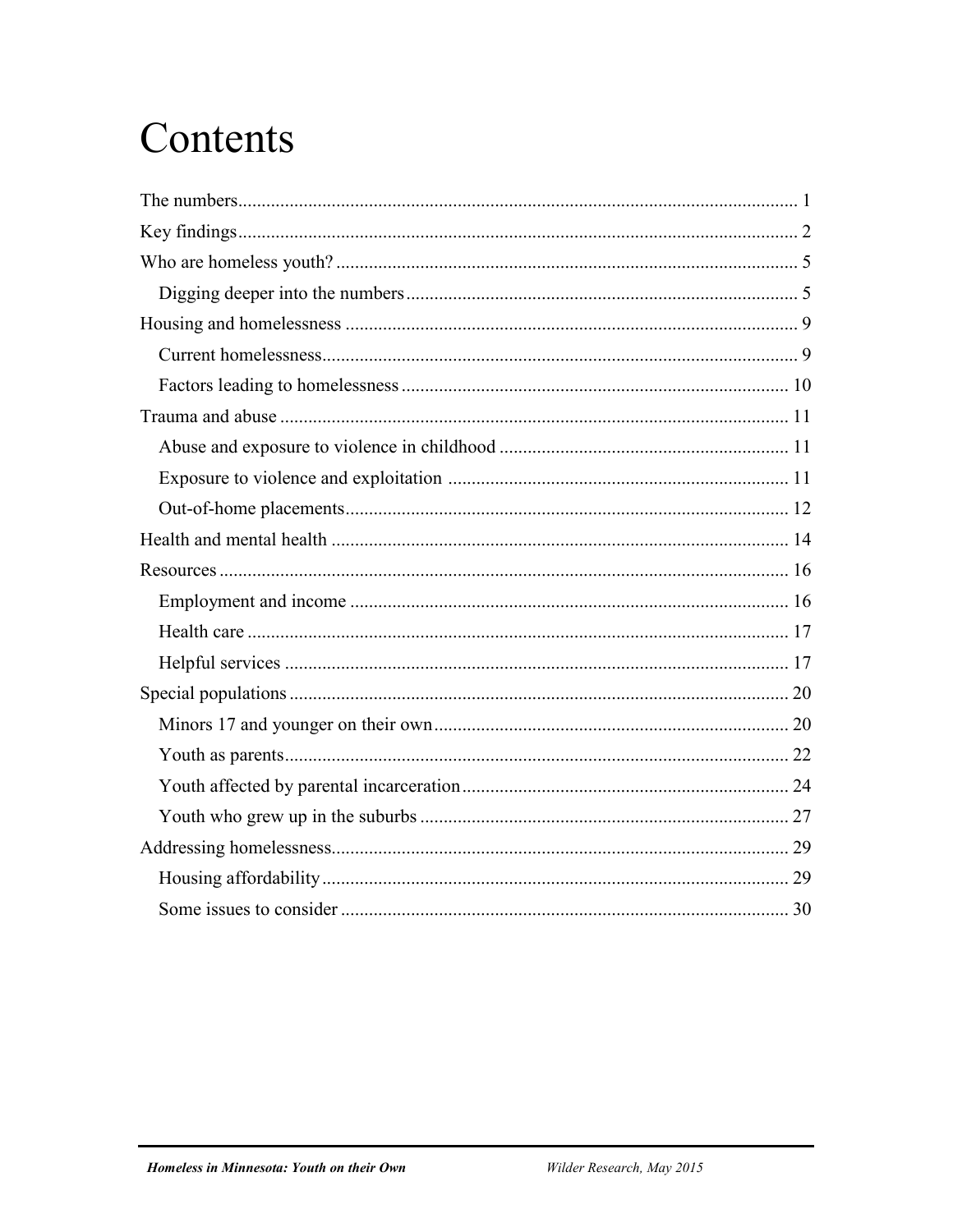# Figures

| 1.  |                                                                                 |  |
|-----|---------------------------------------------------------------------------------|--|
| 2.  | 2012 counts by metro and greater Minnesota, and sheltered vs. not in shelter  5 |  |
| 3.  |                                                                                 |  |
| 4.  |                                                                                 |  |
| 5.  |                                                                                 |  |
| 6.  | Where unaccompanied youth were staying on the night of the 2012 survey  9       |  |
| 7.  | Places unaccompanied youth stayed in the 30 days prior to the 2012 survey       |  |
| 8.  |                                                                                 |  |
| 9.  |                                                                                 |  |
| 10. |                                                                                 |  |
| 11. |                                                                                 |  |
| 12. |                                                                                 |  |
| 13. |                                                                                 |  |
| 14. |                                                                                 |  |
| 15. |                                                                                 |  |
| 16. |                                                                                 |  |
| 17. |                                                                                 |  |
| 18. |                                                                                 |  |
| 19. | Top reasons for becoming homeless; youth affected by parent incarceration 25    |  |
| 20. |                                                                                 |  |
| 21. | Fair market rent versus income, in the Twin Cities metro area and greater       |  |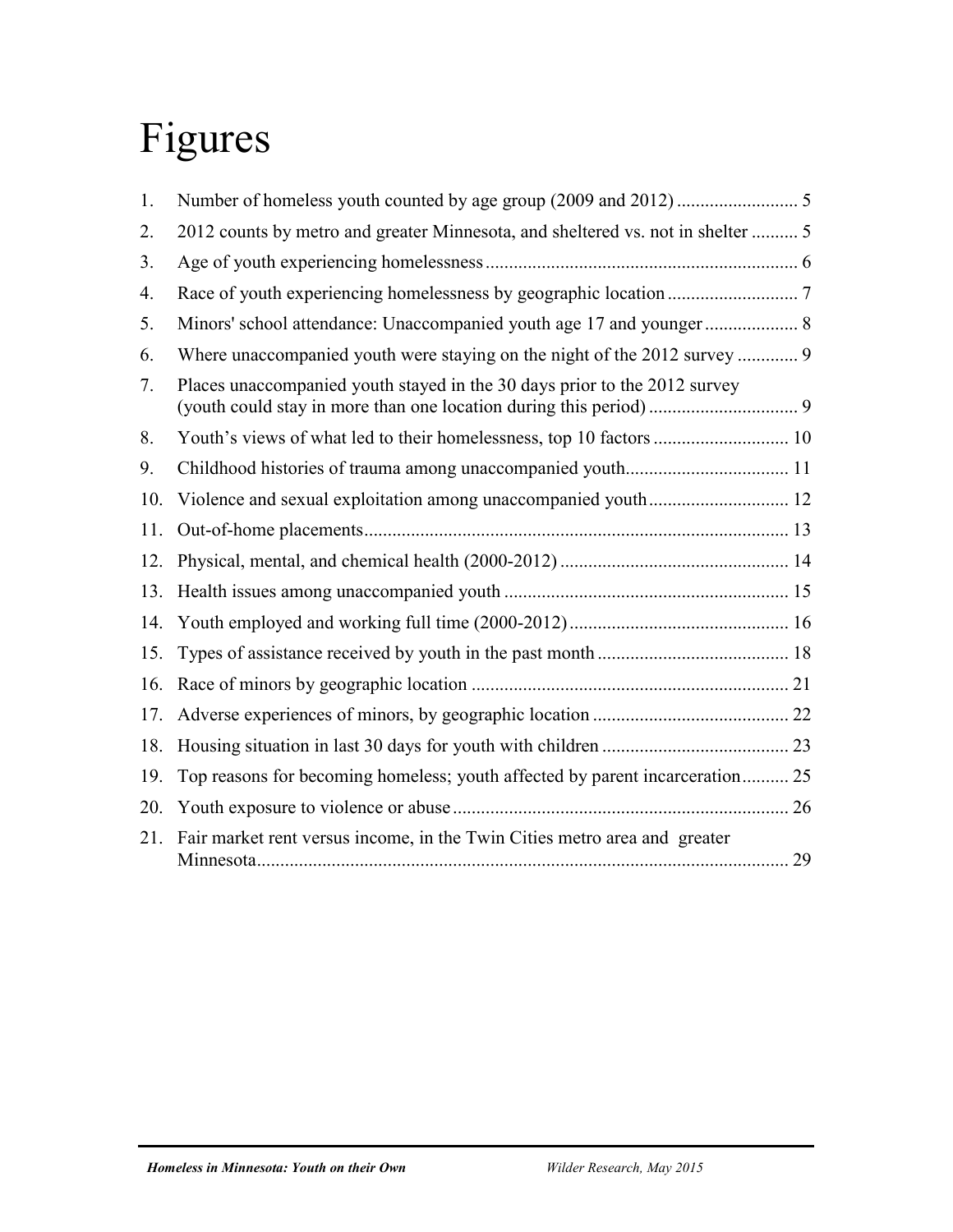# Acknowledgments

This report, and other companion reports and fact sheets that describe the results of Wilder Research's eighth triennial study of homelessness in Minnesota, would not be possible without many helping hands. This study is, by its very nature, an exercise in cross-sector collaboration and there are many people to thank.

First, thanks to our funders, who always seem to find the resources necessary to bring this study to life: the Minnesota Department of Human Services, Minnesota Housing, and the Minnesota Departments of Education, Veterans Affairs, Corrections, and Public Safety provided half of the resources necessary to complete the study. Private funders also played a critical role by providing the other half of the funding needed. This includes F.R. Bigelow Foundation, Blandin Foundation, Bush Foundation, Family Housing Fund, Greater Minnesota Housing Fund, Greater Twin Cities United Way, The McKnight Foundation, The Minneapolis Foundation, and the Amherst H. Wilder Foundation.

Thanks also to Boston Scientific, who provided their facilities and technical assistance to produce our training video, and to Cummins Power Generation, Beacon Interfaith Housing Collaborative, and Wells Fargo for their special efforts recruiting staff to serve as volunteer interviewers.

Volunteer interviewers and service providers are not only the backbone of this study; they also raise awareness about homelessness through the many friends, co-workers, and family members each one touches. This year, community volunteers, agency and program staff, and virtually the entire Wilder Research work force went to 390 locations across the state to conduct interviews. The study would not be possible without them. They endure our training videos and instructional materials, and still find the courage to return for the next study cycle. They are special people.

Finally, all social science research depends on the willingness and participation of the individuals who make up the population of interest; in this case, adults and youth throughout Minnesota who have no permanent place to live. Despite the depth of the survey and the personal nature of many questions, participation rates are extremely high (90%). Respondents answer more than 300 survey questions in face-to-face interviews and receive in exchange only a \$5 honorarium. Their generosity in sharing the details of their lives gives voice and substance to the reality of homelessness in our state and helps planners, funders, and advocates in their efforts to find solutions. This report tells their stories.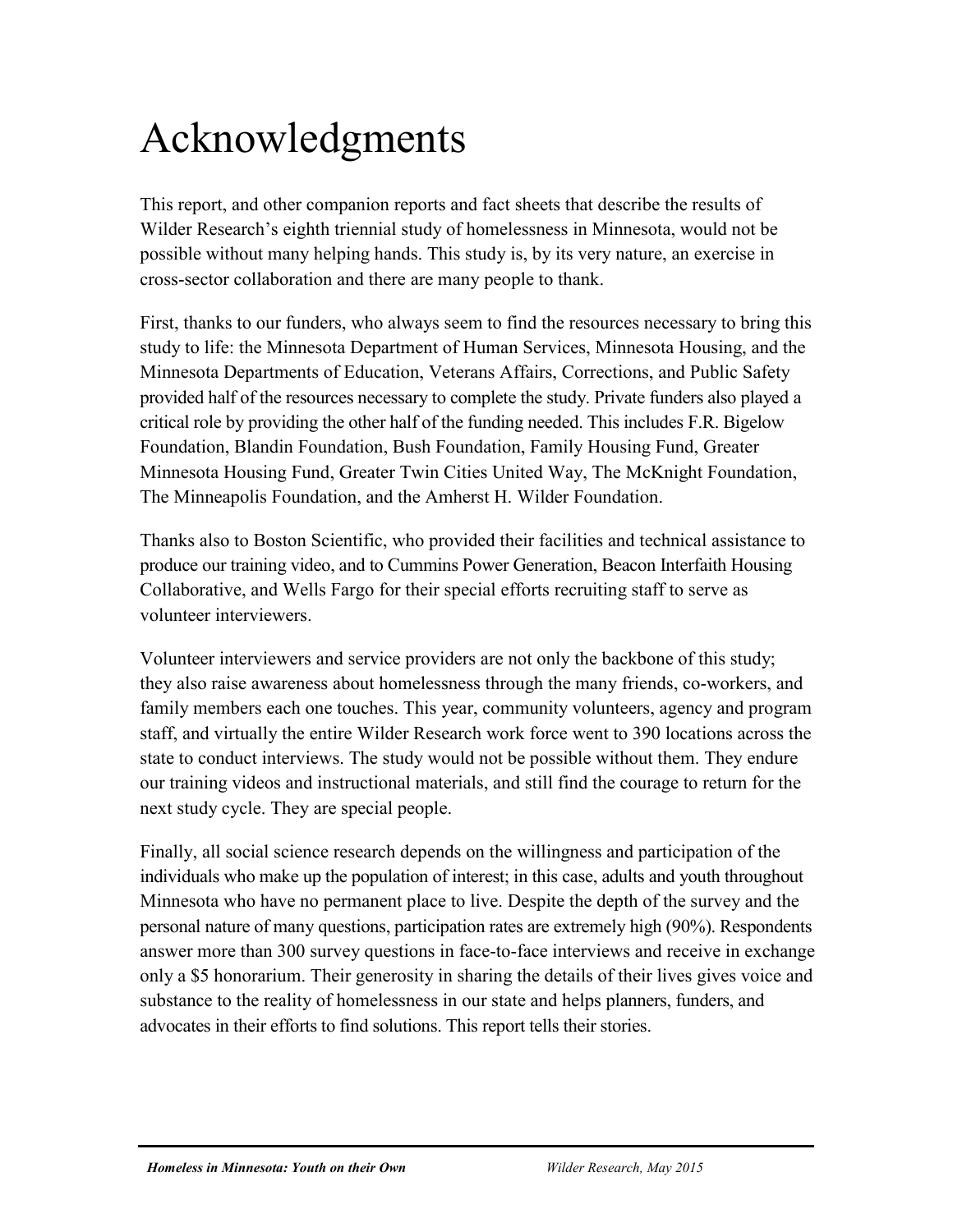### <span id="page-4-0"></span>**Finding youth in a one-night study**

Young people on their own are some of the least visible and more vulnerable homeless people. They are less likely than adults to stay in shelters, more often staying temporarily with friends or in places not intended for habitation. Compared to homeless adults, they have fewer shelters available and have fewer legal provisions for housing and other basic needs. Finding youth outside of the shelter system is extremely difficult, and the numbers reported here are an undercount. Nevertheless, nearly 4 in 10 youth on their own in the 2012 study were found outside of the shelter system — a higher percentage than any other group.

# The numbers

As part of the overall study conducted on October 25, 2012, **1,151** unaccompanied youth were identified. These youth were found in youth and adult shelters, transitional housing facilities, and through the efforts of outreach workers. Of these, 146 were age 17 and younger (referred to in this report as "minors") and 1,005 were 18 through 21 ("young adults"). Youth on their own make up 11 percent of the total homeless population counted in October 2012.

After a steep rise in youth homelessness between 2006 and 2009 (up 46%), the number of unaccompanied youth identified as part of the 2012 study is down slightly overall. However, compared to their representation in the total Minnesota population, youth age 21 and younger continue to be the age group most likely to be homeless.

On any given night, an estimated 4,080 Minnesota youth experience homelessness. This includes an estimated 2,211 minors ages 17 and younger, and 1,869 young adults aged 18-21. These estimates are much higher than in previous years, because of updated ways of estimating minors ages 17 and younger staying outside of the shelter system and those who may be homeless for short periods of time. Nevertheless, these numbers are considered conservative estimates; the actual number of unaccompanied youth is likely considerably higher.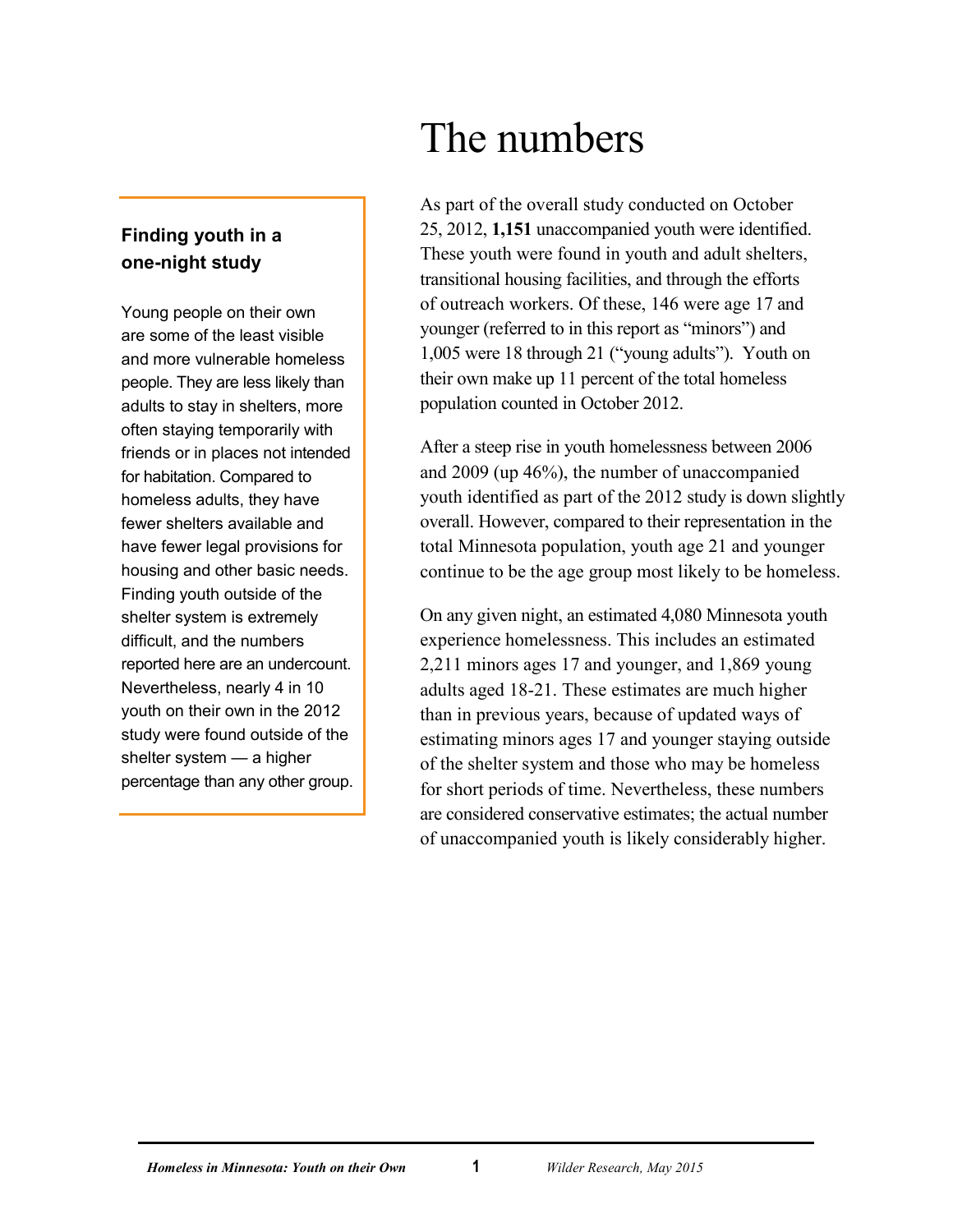# <span id="page-5-0"></span>Key findings

Homeless youth on their own often come from troubled backgrounds and face significant challenges. These include physical and mental health issues and histories of abuse and other trauma. A majority have a parent who has been incarcerated. Over one-quarter are parents themselves, and one-fifth have children with them. Study volunteers conducted face-to-face interviews with youth to learn more about their backgrounds, housing histories, education, employment, health issues, and other characteristics. The following is a summary of key findings.

# **More youth in school**

A growing proportion of homeless minors age 17 and younger are enrolled and attending school. The percentage enrolled in school has climbed steadily, rising from 52 percent in 1994 to 89 percent in 2006 and 95 percent in 2012. Nearly three-quarters of youth (73%) attended school in the last year; more than two-thirds (69%) attended school on the day of the survey.

# **Most homeless youth are long-term residents of Minnesota**

The vast majority of homeless youth grew up in Minnesota (76%), including 43 percent who grew up in the metro area, and 32 percent who grew up in greater Minnesota. Compared to 2009, this proportion has increased (up from 69%).

# **Racial disparities persist**

Homeless youth are more likely than the youth population as a whole to be persons of color. Seven in 10 homeless youth (70%) were African American, American Indian, Asian, Hispanic, or of mixed race, compared to just 24 percent of all Minnesota youth.

# **High incidence of health issues**

Homeless youth continue to experience high rates of mental health issues. More than half (52%) report significant mental health issues, and more than one-third of youth (36%) have considered suicide.

Homeless youth also continue to experience high rates of physical health issues. More than one-third (36%) report long-term physical health problems, and nearly a quarter (23%) report symptoms of a traumatic brain injury.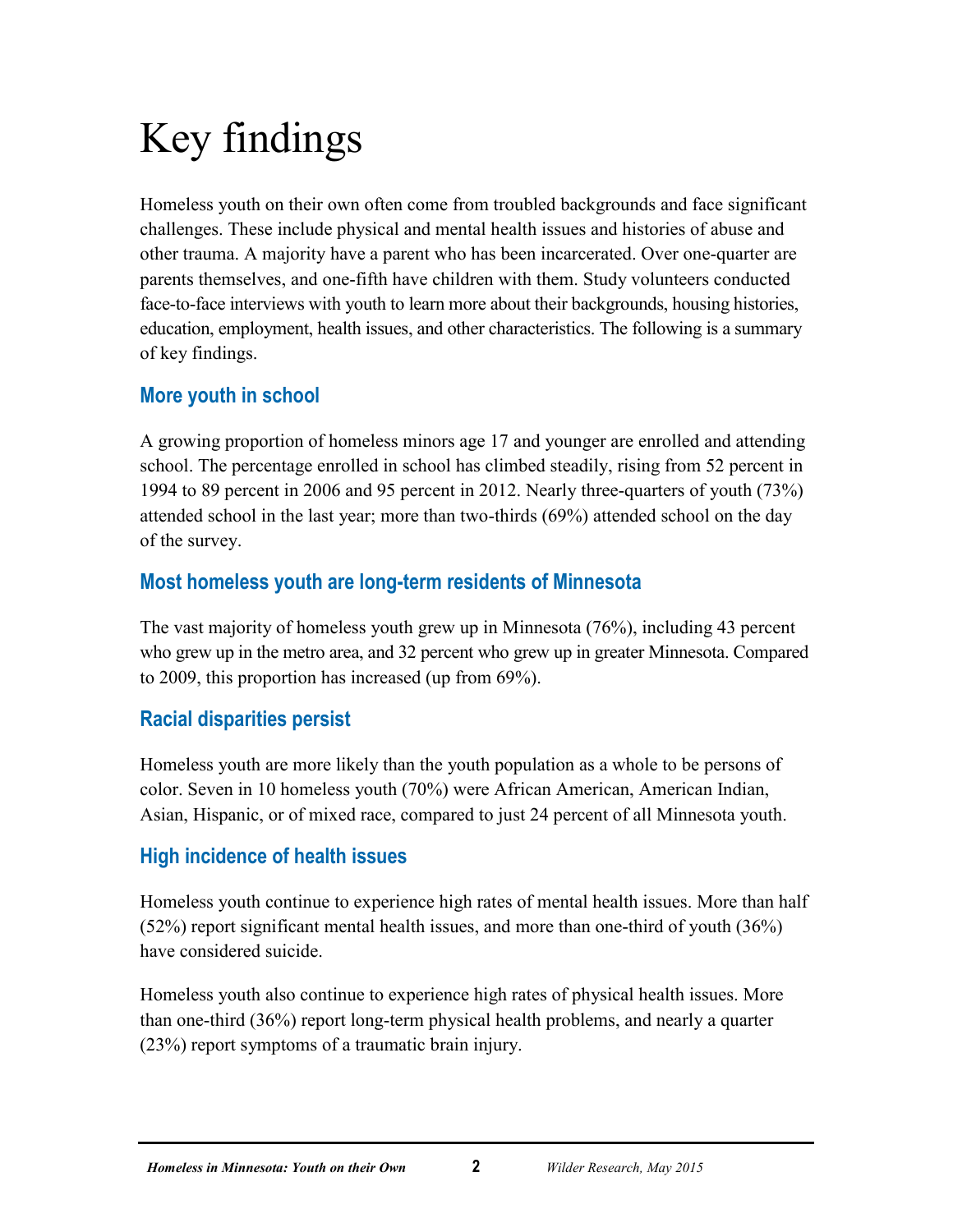# **High incidence of adverse childhood experiences**

More than three-quarters of youth (78%) had a difficult start in life, including being physically or sexually abused as a child, becoming a parent before age 18, or experiencing an out-of-home placement. More than one-half of youth (55%) had been physically or sexually abused, or neglected, with female youth reporting higher rates of maltreatment overall.

### **Disproportionately affected by parental incarceration**

Sixty percent of homeless youth have had at least

one parent incarcerated. Compared to those with no history of parental incarceration, youth with a parent who has ever been incarcerated are more likely to have experienced abuse and a difficult start in life, including being physically abused, sexually abused, or neglected as a child. Youth affected by parental incarceration are more likely to have a health condition, significant mental illness, substance abuse disorder, or traumatic brain injury. They are also more likely to have ever lived in a social service or treatment facility and to have ever been held in a correctional facility themselves.

### **Exposure to violence while homeless**

Three in ten youth (30%) have stayed in an abusive situation to avoid being without a place to live, and 17 percent have been sexual with someone in order to secure shelter, clothing, or food. Two in ten youth (21%) have been physically or sexually attacked while homeless. Forty-six percent of homeless youth have experienced at least one of these forms of violence and exploitation.

### **Youth as parents**

Twenty-nine percent of homeless youth are parents, and 21 percent have at least one child with them. Eighty percent of homeless youth parents are persons of color. Youth with children were more likely than youth with no children to report staying in a shelter in the last two years (80% vs. 66%). One-third of youth with children (32%) said they were employed full time.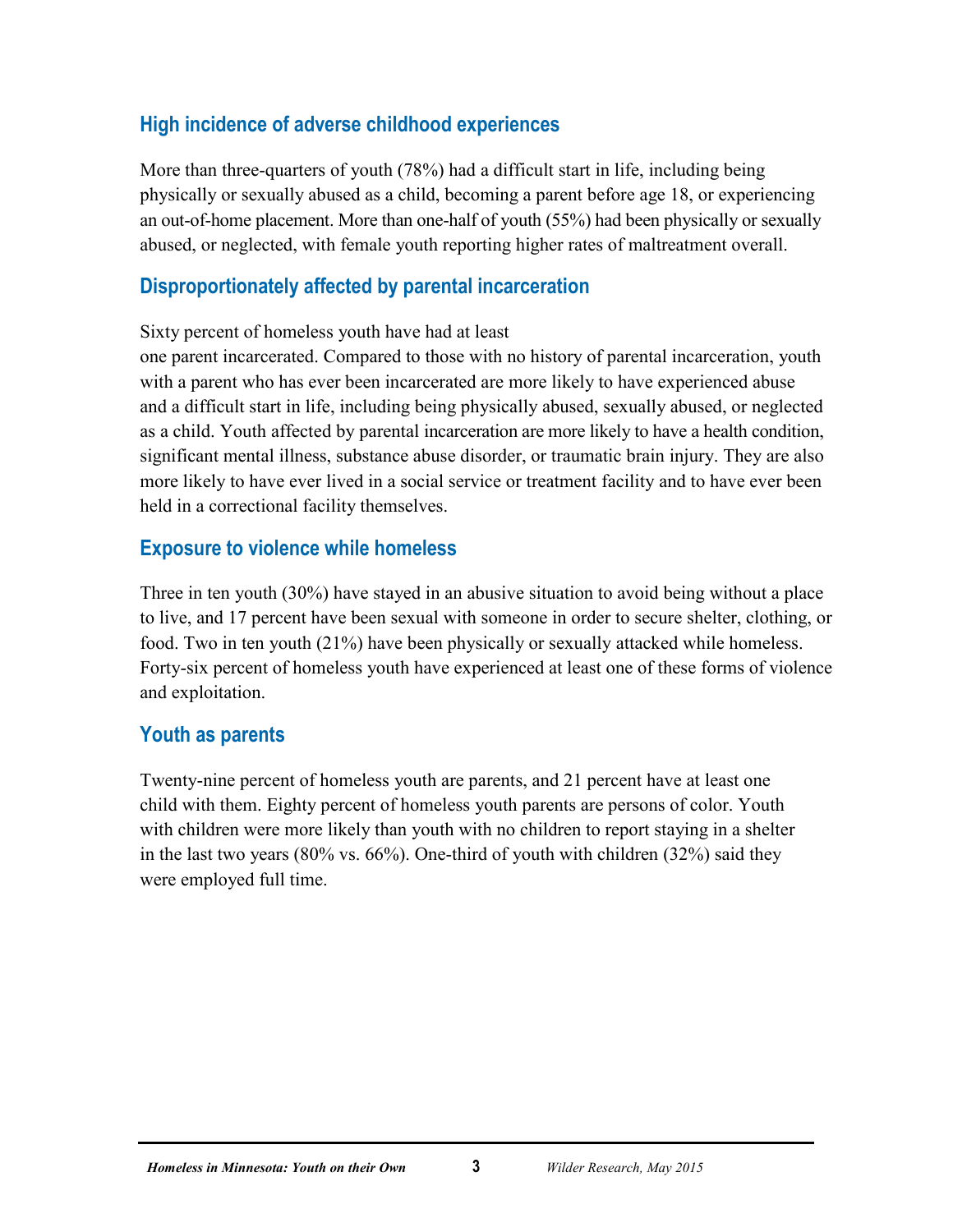#### **About the study**

Every three years since 1991, Wilder Research has conducted a statewide study of people who are homeless or living in temporary arrangements. This study investigates the causes, circumstances, and effects of homelessness to inform efforts toward permanent, safe housing for all Minnesotans. The study includes face-to-face interviews with people throughout the state who meet the [federal definition](http://www.endhomelessness.org/library/entry/changes-in-the-hud-definition-of-homeless)  of homelessness<sup>1</sup> and a count of homeless people.

Detailed data tables for youth responses to each question, broken down by gender, type of shelter, and metro versus greater Minnesota can be found on our website at www.wilder.org.2

### **Exposure to violence while homeless**

Three in ten youth (30%) have stayed in an abusive situation to avoid being without a place to live, and 17 percent have been sexual with someone in order to secure shelter, clothing, or food. Two in ten youth (21%) have been physically or sexually attacked while homeless. Forty-six percent of homeless youth have experienced at least one of these forms of violence and exploitation.

### **Youth as parents**

Twenty-nine percent of homeless youth are parents, and 21 percent have at least one child with them. Eighty percent of homeless youth parents are persons of color. Youth with children were more likely than youth with no children to report staying in a shelter in the last two years (80% vs. 66%). One-third of youth with children (32%) said they were employed full time.

 $\overline{\phantom{a}}$ 

<sup>&</sup>lt;sup>1</sup> <http://www.endhomelessness.org/library/entry/changes-in-the-hud-definition-of-homeless> 2<br><sup>2</sup> [http://www.wilder.org/Wilder-Research/Research-Areas/Homelessness/Pages/Statewide-Homeless-Study-](http://www.wilder.org/Wilder-Research/Research-Areas/Homelessness/Pages/Statewide-Homeless-Study-Detailed-Data.aspx)

[Detailed-Data.aspx](http://www.wilder.org/Wilder-Research/Research-Areas/Homelessness/Pages/Statewide-Homeless-Study-Detailed-Data.aspx)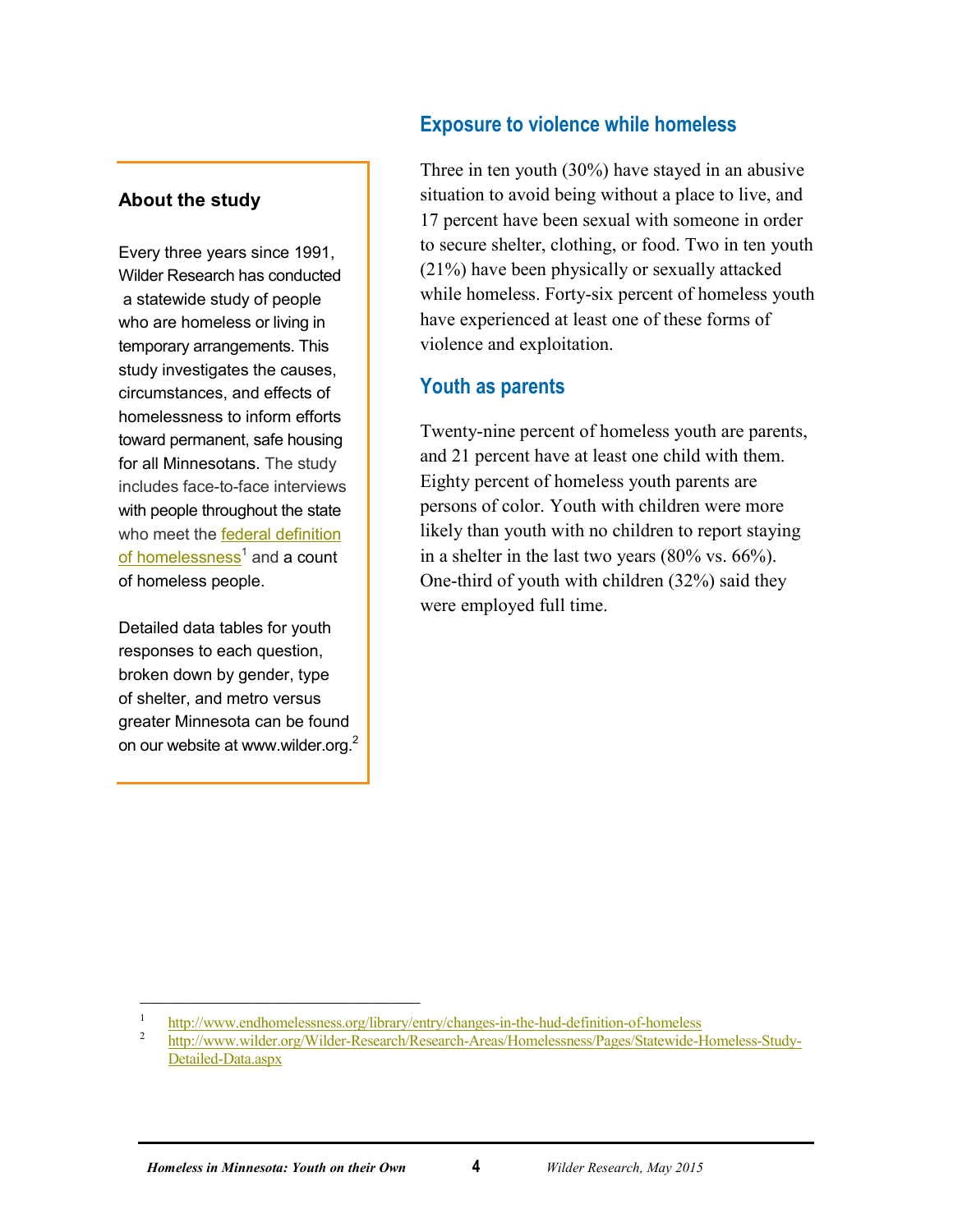# <span id="page-8-0"></span>Who are homeless youth?

# <span id="page-8-1"></span>**Digging deeper into the numbers**

Though the number of youth counted has decreased 9 percent since 2009 (Figure 1). It is not clear if this recent trend is due to a real decrease or our inability to find youth – who are often some of the most hidden homeless. Youth are more likely than other age groups to stay outside the shelter system – often putting together a series of places to stay – couch hopping and staying on the streets.

#### <span id="page-8-2"></span>**1. Number of homeless youth counted by age group (2009 and 2012)**

|                                     | 2009<br>study | 2012<br>study |
|-------------------------------------|---------------|---------------|
| Unaccompanied minors (17 and under) | 227           | 146           |
| Young adults (18-21)                | 1.041         | 1,005         |
| <b>Total counts</b>                 | 1,268         | 1.151         |

For unaccompanied youth, some of the differences in numbers between 2009 and 2012 varied by gender and shelter type.

- For the young adult population, there was a 16 percent decrease in the number of females, and a 17 percent increase in the number of males between 2009 and 2012.
- For minors age 17 and younger, there was a 73 percent decrease in the number in transitional housing sites while the number of minors found in emergency shelters was up 8 percent.

Youth in greater Minnesota were even more likely than youth in the 7 county Twin Cities metro area to be found outside the shelter system (Figure 2).

#### <span id="page-8-3"></span>**2. 2012 counts by metro and greater Minnesota, and sheltered vs. not in shelter**

|                                        | Metro in<br>shelters | Metro not<br>in shelter | Total<br><b>Metro</b> | <b>Greater MN</b><br>in shelters | <b>Greater MN</b><br>not in shelter | Total<br>greater MN |
|----------------------------------------|----------------------|-------------------------|-----------------------|----------------------------------|-------------------------------------|---------------------|
| Unaccompanied minors<br>(17 and under) | 45                   | 29                      | 74                    | 33                               | 39                                  | 72                  |
| Young adults (18-21)                   | 402                  | 188                     | 590                   | 225                              | 190                                 | 415                 |
| <b>Total</b>                           | 447                  | 217                     | 664                   | 258                              | 229                                 | 487                 |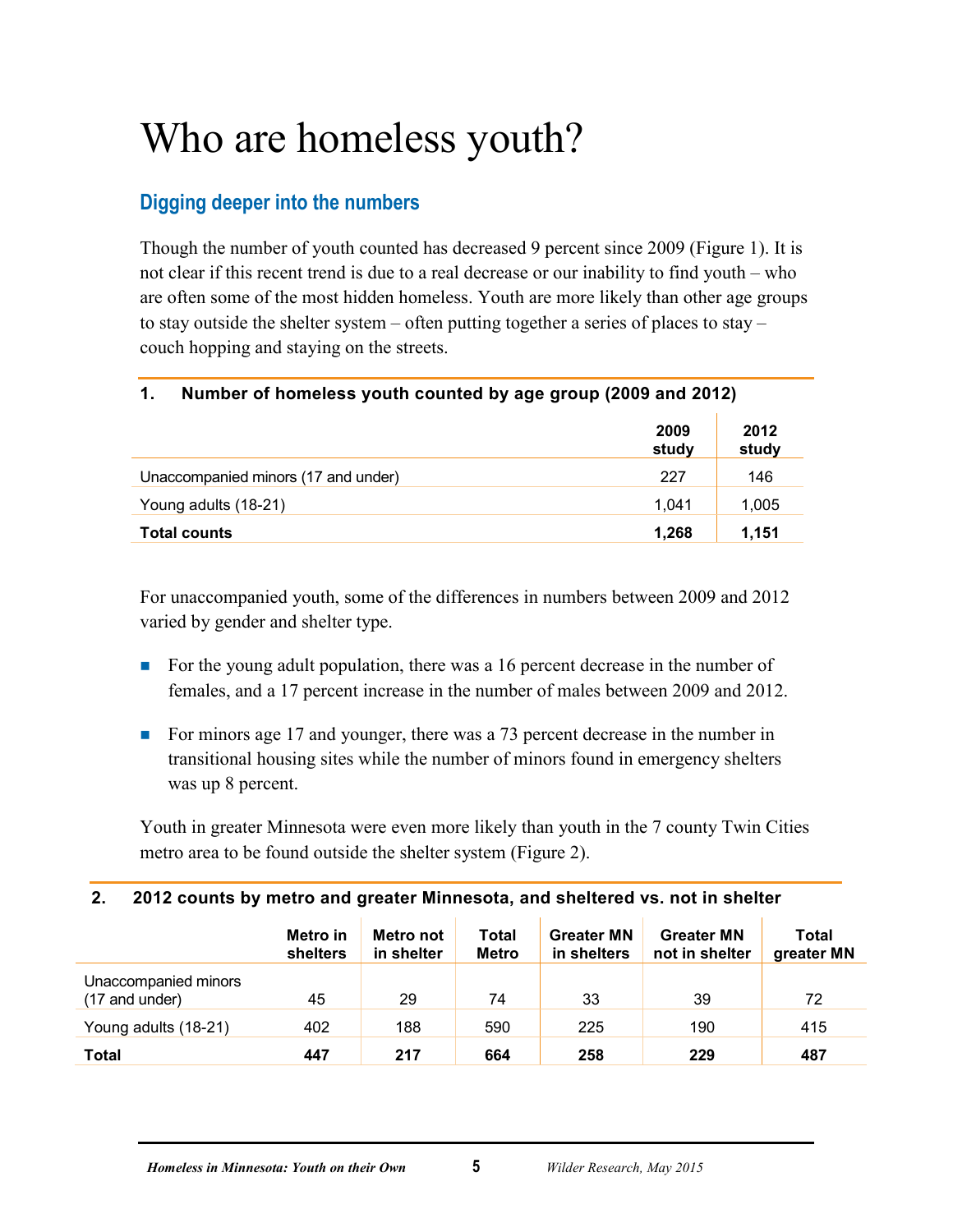#### *Age*

Eighty-six percent of homeless youth are young adults and 14 percent are minors (Figure 3). The average age of all homeless youth is 19; the average age of unaccompanied homeless minors is 16. Minors are more likely to be in greater Minnesota than the metro area (56% vs. 44%), while youth adults are more likely to be in the metro area than greater Minnesota (59% vs. 41%).

<span id="page-9-0"></span>

| Age of youth experiencing homelessness<br>3. |               |                |  |  |
|----------------------------------------------|---------------|----------------|--|--|
|                                              | <b>Number</b> | <b>Percent</b> |  |  |
| 15 and younger                               | 22            | 3%             |  |  |
| 16                                           | 19            | 3%             |  |  |
| 17                                           | 57            | 8%             |  |  |
| 18                                           | 160           | 22%            |  |  |
| 19                                           | 166           | 23%            |  |  |
| 20                                           | 160           | 22%            |  |  |
| 21                                           | 134           | 19%            |  |  |

#### *Gender and sexual orientation*

Fifty-five percent of homeless youth are female down from 61 percent in 2009. In the overall Minnesota homeless adult population, 47 percent are women. National studies show that females are more likely to seek shelter and services.

Eighty-five percent of homeless youth identify themselves as heterosexual. Fifteen percent of homeless youth identify themselves as lesbian, gay, bisexual or unsure of their sexual orientation. Two percent overall said they consider themselves to be transgender. Overall, relatively few homeless youth (6%) reported that they were homeless due to a lack of tolerance for their sexual orientation or gender identity. However, of the 15 percent of youth who identify as lesbian, gay, bisexual, or transgender, 29 percent cite this as a contributing factor to their homelessness, including 15 percent who identify it as the main cause.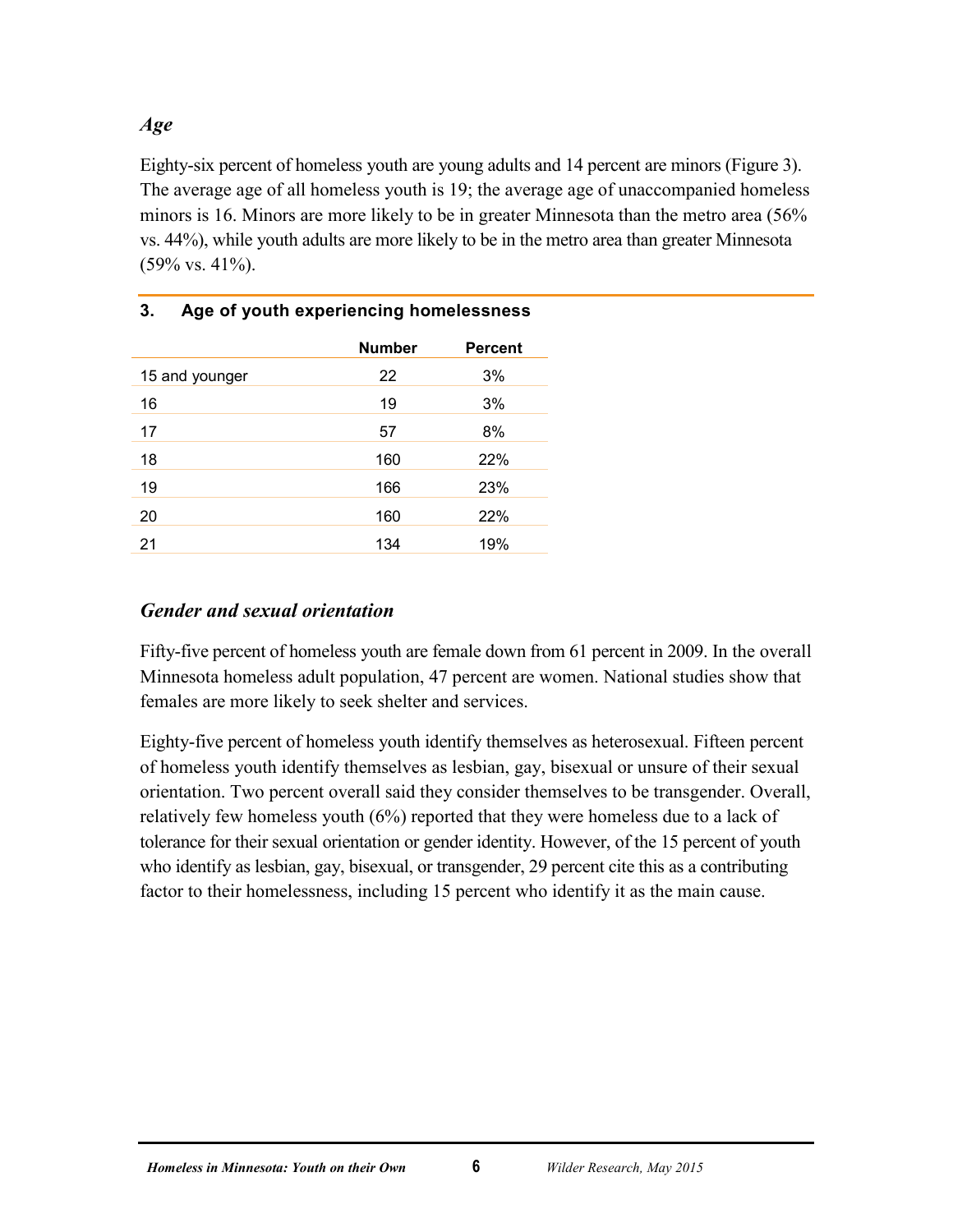# *Overrepresentation of youth of color*

The number of homeless youth of color is disproportionately high compared to their prevalence in the general population of Minnesota youth (Figure 4). In fact 70 percent are black, American Indian, Asian, Hispanic, or of mixed race, compared to just 24 percent of all Minnesota youth. In the Twin Cities metro area, 82 percent are youth of color; in greater Minnesota, youth of color comprise 48 percent of the youth homeless population. These are similar percentages to 2009.

|                               | <b>Greater MN</b> | <b>Metro</b> | <b>Statewide</b> |
|-------------------------------|-------------------|--------------|------------------|
| African American              | 16%               | 54%          | 37%              |
| White                         | 52%               | 18%          | 33%              |
| American Indian               | 23%               | 5%           | 13%              |
| Multi-racial/other            | 6%                | 17%          | 12%              |
| <b>African Native</b>         | $1\%$             | 4%           | 3%               |
| Asian                         | 2%                | 2%           | 2%               |
| Hispanic (may be of any race) | 9%                | 10%          | 10%              |

### <span id="page-10-0"></span>**4. Race of youth experiencing homelessness by geographic location**

# *Most grew up living with their parents in Minnesota*

More than three-quarters of youth (76%) said they grew up in Minnesota, with about onethird (32%) growing up in greater Minnesota, 29 percent growing up in Minneapolis or St. Paul, and another 14 percent growing up in one of the seven counties in the metro area. Compared to 2009, this proportion overall has increased (up from 69%). Two-thirds of homeless youth (66%) said they had lived in Minnesota for over ten years. Ninety-six percent of homeless youth were born in the United States.

Almost two-thirds (65%) of homeless youth grew up living with biological parents. Others lived with grandparents or other family members (11%), in a blended family  $(9\%)$ , in a foster family  $(6\%)$ , or in an adoptive family  $(5\%)$ .

# *Education*

A growing proportion of homeless minors are enrolled in school (Figure 5). The number has increased steadily from just over three-quarters (78%) in 2000 to nearly all (95%) minors in 2012. The proportion of minors who attended school on the day of the survey has also increased over the past 12 years, up from 48 percent in 2000 to 69 percent in 2012. Fiftyeight percent of homeless 19-21 year olds had completed high school or received their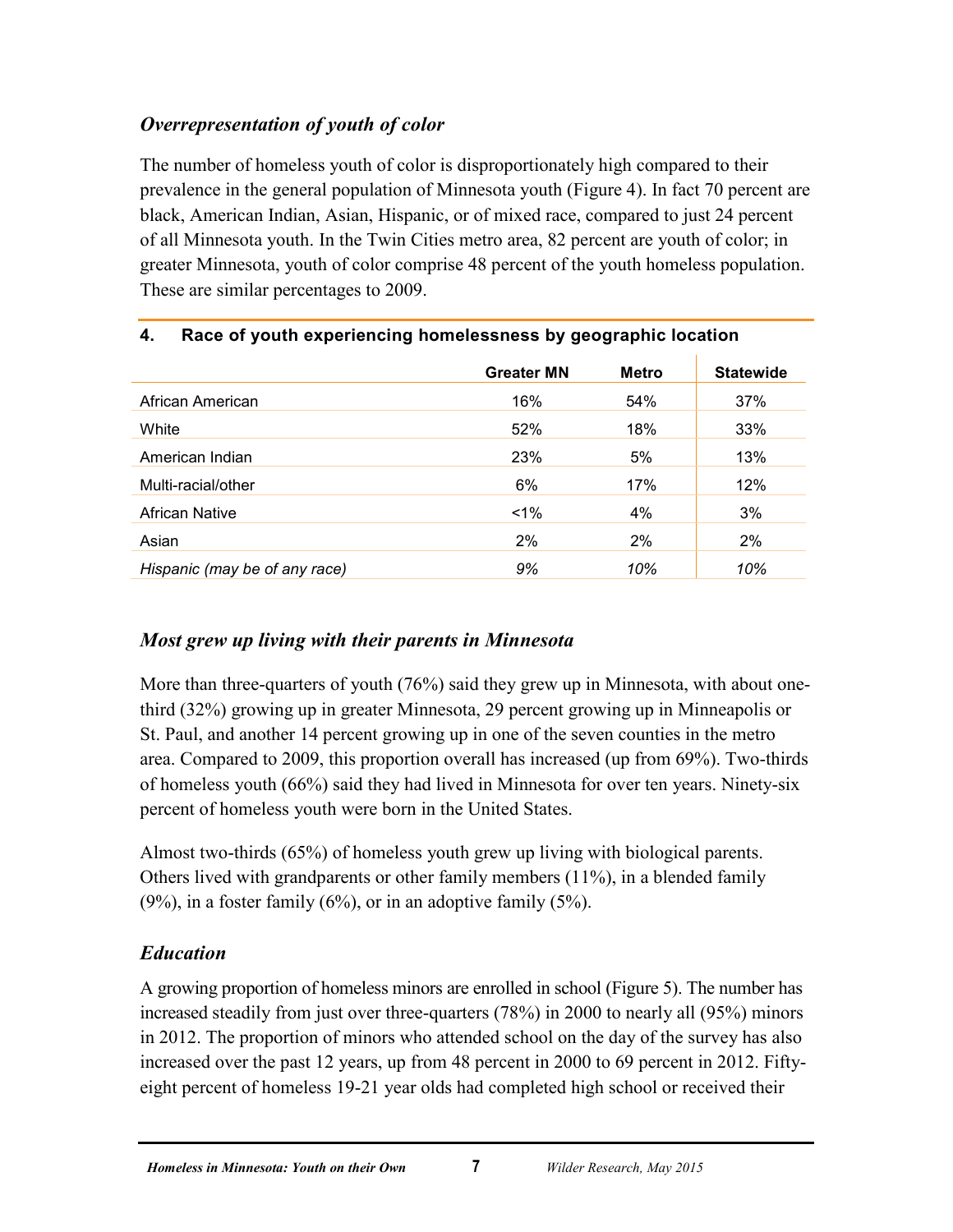GED, and almost two-thirds (63%) of homeless young adults (18-21) were enrolled in an education program.



#### <span id="page-11-0"></span>**5. Minors' school attendance: Unaccompanied youth age 17 and younger**

While enrollment and attendance have been increasing, homeless unaccompanied minors still experience significant challenges related to school. Thirty-seven percent of unaccompanied minors said they have an IEP or Special Education plan in school, and a number of situations have made it difficult for unaccompanied minors to get to or stay in school.

- 45% report problems with truancy or skipping school
- 40% report trouble getting to school because of housing and transportation issues
- 39% report poor or failing grades
- 29% report suspensions or expulsions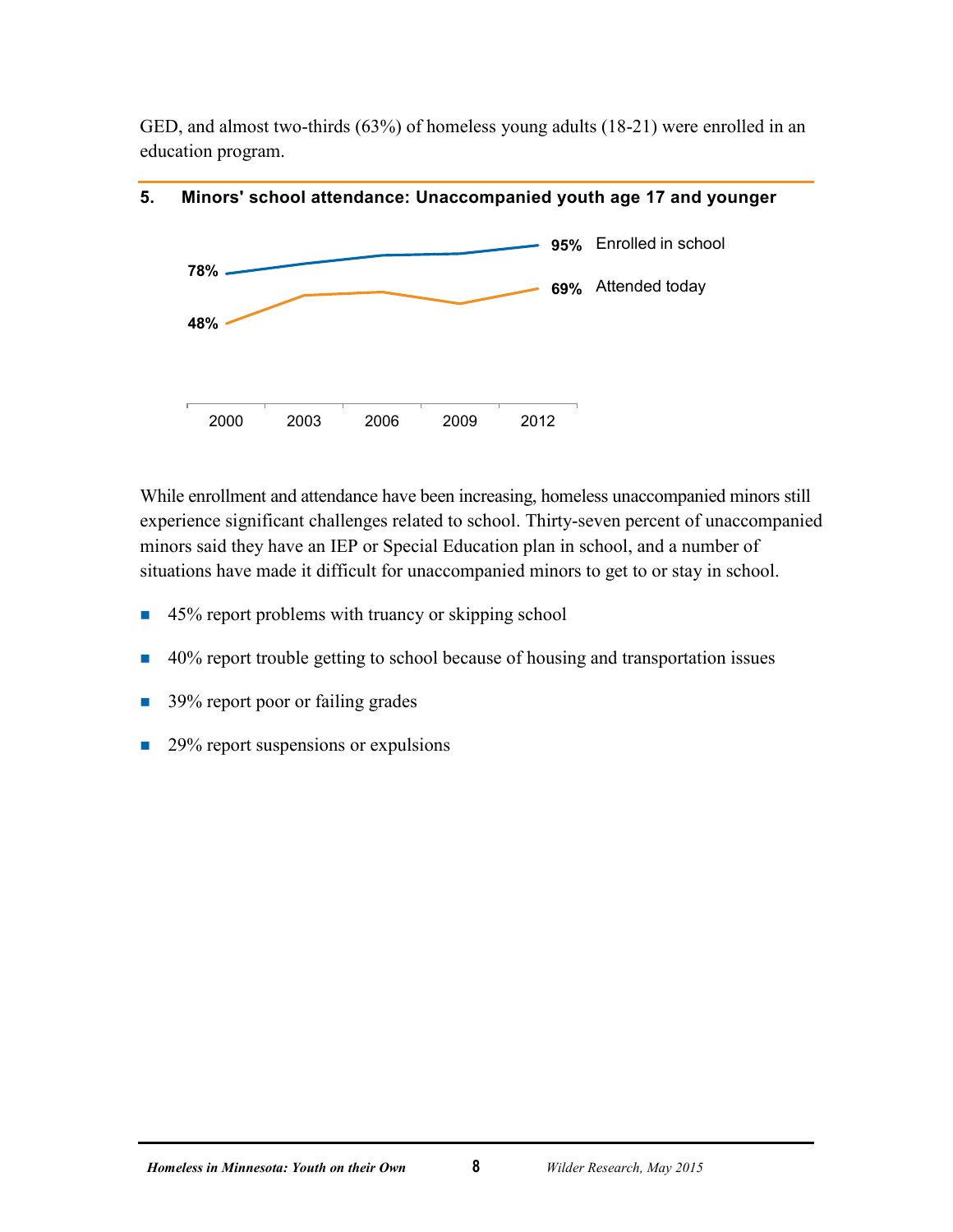# Housing and homelessness

#### <span id="page-12-1"></span><span id="page-12-0"></span>**Long-term homelessness**

In Minnesota, people are considered "long-term homeless" if they have been homeless for a year or longer, or if they have been homeless four times in the past three years.

#### **Current homelessness**

Fifty-three percent of youth interviewed meet the Minnesota definition of "long-term" homelessness (see sidebar). Eleven percent had been homeless for less than a month, and 43 percent had been homeless a year or more.

On the night of the study, youth were more likely than any other age group to be found outside the shelter system (Figure 6).

<span id="page-12-2"></span>

| 6.        |              |                             | Where unaccompanied youth were staying on the night of the 2012 survey |                                    |                              |  |  |
|-----------|--------------|-----------------------------|------------------------------------------------------------------------|------------------------------------|------------------------------|--|--|
|           |              | <b>Emergency</b><br>shelter | <b>Transitional</b><br>housing                                         | <b>Battered</b><br>women's shelter | Outreach<br>(not in shelter) |  |  |
| Minors    |              | 39%                         | 14%                                                                    | $0\%$                              | 47%                          |  |  |
|           | Young adults | <b>20%</b>                  | 39%                                                                    | 3%                                 | 38%                          |  |  |
| All youth |              | 23%                         | 36%                                                                    | 2%                                 | 39%                          |  |  |

When asked where they had stayed in the 30 days prior to the study, 62 percent had stayed in shelter, 53 percent had doubled- up or couch-hopped, and 33 percent had stayed outside (Figure 7). Minors were more likely than young adults to say they had been in regular housing (31% vs. 9%) or doubled-up (62% vs. 52%) in October. Young adults were more likely than minors to say they had been in shelter (64% vs. 52%) or outside (35% vs. 23%). Youth in greater Minnesota were more likely than youth in the metro area to say they had been outside (39% vs. 29%) or doubled-up (59% vs. 49%). Youth in the metro area were more likely to say they had stayed in shelter (70% vs. 52%).

#### <span id="page-12-3"></span>**7. Places unaccompanied youth stayed in the 30 days prior to the 2012 survey (youth could stay in more than one location during this period)**

|               | <b>Emergency shelter/</b><br>transitional housing | Doubled-up | <b>Outside</b> | <b>Housed</b> |
|---------------|---------------------------------------------------|------------|----------------|---------------|
| <b>Minors</b> | 52%                                               | 62%        | 23%            | 31%           |
| Young adults  | 64%                                               | 52%        | 35%            | 9%            |
| Greater MN    | 52%                                               | 59%        | 39%            | 16%           |
| Metro area    | 70%                                               | 49%        | 29%            | 9%            |
| All youth     | 62%                                               | 53%        | 33%            | 12%           |

*Note: Row totals are greater than 100% because many youth stayed in multiple settings during the month prior to the survey.*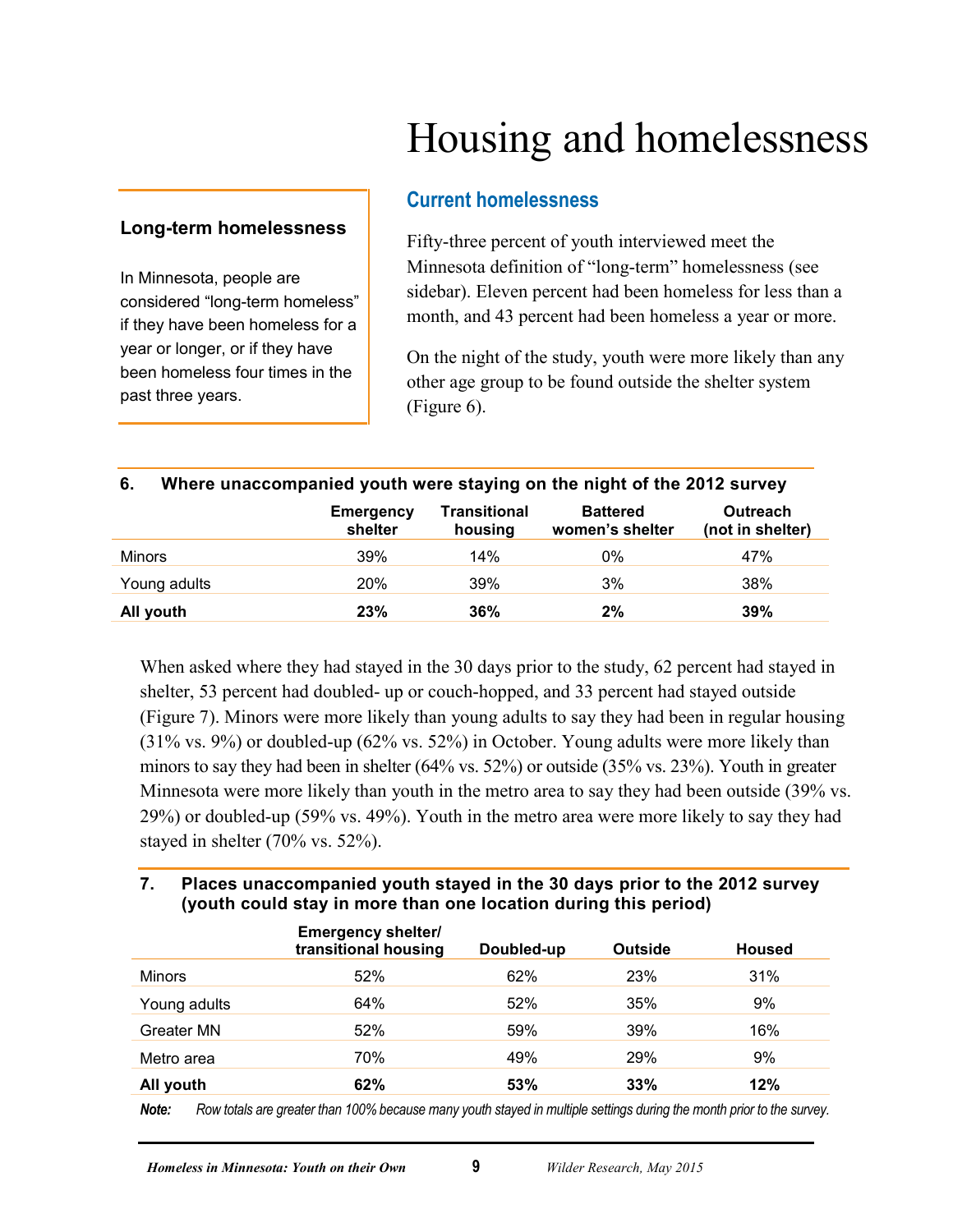Twenty-six percent of youth had been turned away from shelter in the three months leading up to the survey.

# <span id="page-13-0"></span>**Factors leading to homelessness**

On average, homeless youth first left home at age 16, and more than one-half (57%) have been homeless for less than one year. Nearly three-quarters of youth (73%) have had multiple experiences with homelessness (similar to 2009).

Figure 8 shows the most common reasons that homeless youth cite for leaving home.

| о.<br><b>FOULD S VIEWS OF WHAT IED TO THEIR HOMELESSITESS, TOP TO TACTORS</b> |              |                                      |  |  |  |  |
|-------------------------------------------------------------------------------|--------------|--------------------------------------|--|--|--|--|
|                                                                               | A main cause | Part of the cause<br>or a main cause |  |  |  |  |
| Told to leave or locked out                                                   | $30\%$       | 59%                                  |  |  |  |  |
| Fighting frequently with parents or guardians                                 | 29%          | 61%                                  |  |  |  |  |
| Not willing to live by parents' rules                                         | 12%          | 48%                                  |  |  |  |  |
| Neglect or parents not attending to basic needs                               | 12%          | 33%                                  |  |  |  |  |
| Parents' use of drugs or alcohol                                              | 12%          | 30%                                  |  |  |  |  |
| Didn't feel safe because of violence in the house                             | 11%          | 25%                                  |  |  |  |  |
| Family lost their housing                                                     | 11%          | 23%                                  |  |  |  |  |
| Home was too small for everyone to live there                                 | 10%          | 26%                                  |  |  |  |  |
| Parent or guardian had mental health problems                                 | 9%           | 23%                                  |  |  |  |  |
| Delinguent activities by the youth                                            | 9%           | 32%                                  |  |  |  |  |
|                                                                               |              |                                      |  |  |  |  |

# <span id="page-13-1"></span>**8. Youth's views of what led to their homelessness, top 10 factors**

*Note: The table includes the top 10 "main" causes of 17 total causes reported.*

Minors were more likely than young adults to report families losing housing as part of the reasons for being homeless (33% vs. 21%). Compared to minors, young adults were more likely to report contributing factors to homelessness included their own delinquent activities (33% vs. 23%), their own use of drugs or alcohol (25% vs. 16%), and leaving an out-ofhome placement with no place to go (16% vs. 6%).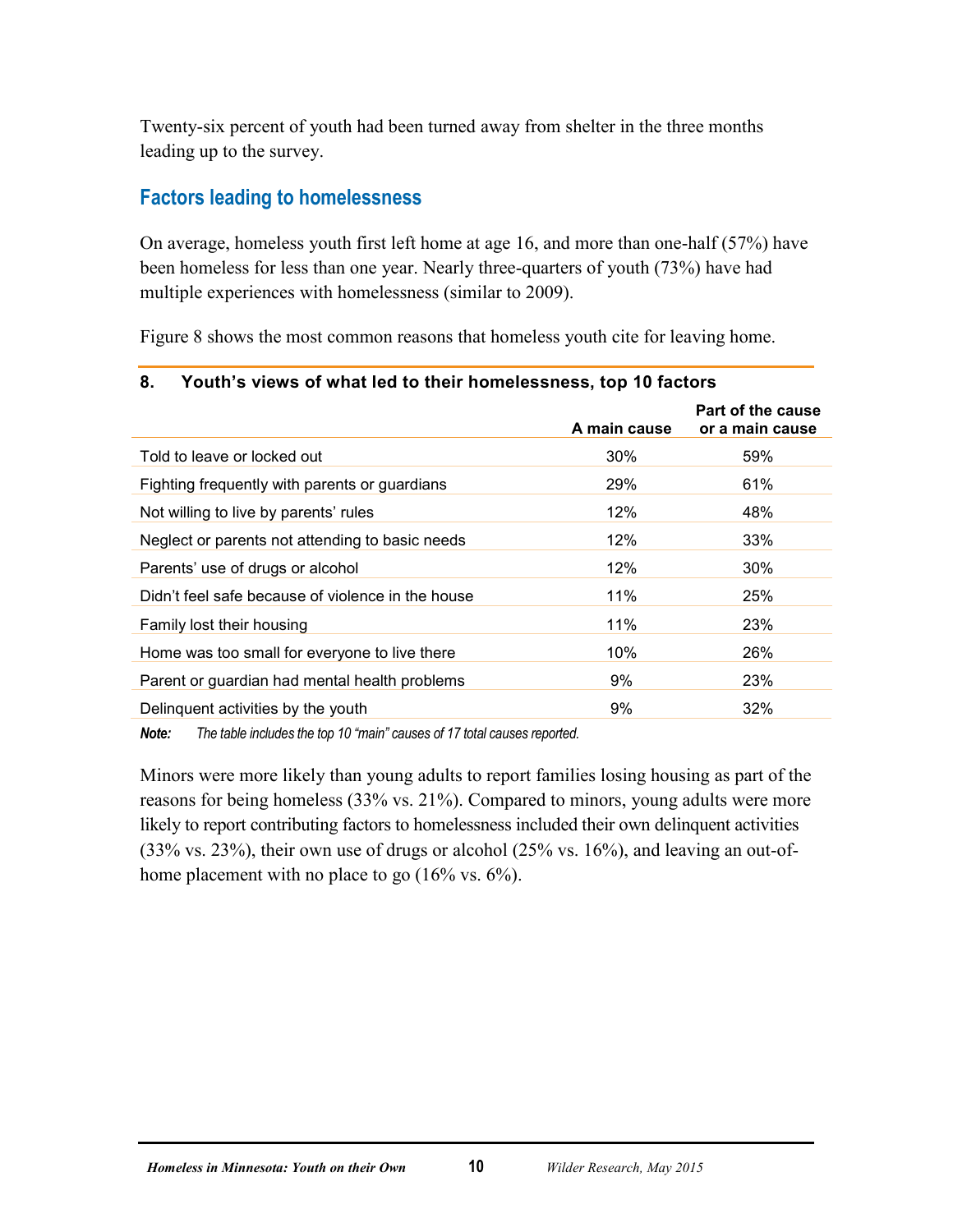# <span id="page-14-0"></span>Trauma and abuse

Youth experiencing homelessness have often experienced serious upheaval before reaching adulthood, including conflict with parents, abusive relationships, turbulent housing, and mental health problems. Overall, 78 percent of youth report elements related to a difficult start in life, such as being physically or sexually abused as a child; becoming a parent before age 18; or living in a foster home, treatment facility, or any other kind of facility.

# <span id="page-14-1"></span>**Abuse and exposure to violence in childhood**

More than one-half (55%) of homeless youth report that they had been physically abused, sexually abused, or neglected as a child (Figure 9). Female youth have higher rates of each of the kinds of maltreatment, and they are especially more likely to have been victims of sexual abuse (38% vs. 14% for male youth).

**More than half (55%) of all homeless youth have been abused or neglected.**

#### <span id="page-14-3"></span>**9. Childhood histories of trauma among unaccompanied youth**

|                              | All youth | <b>Female youth</b> | Male youth |
|------------------------------|-----------|---------------------|------------|
| Physically abused as a child | 44%       | 46%                 | 41%        |
| Sexually abused as a child   | 27%       | 38%                 | 14%        |
| Neglected as a child         | 31%       | 33%                 | 28%        |
| At least one of the above    | 55%       | 59%                 | 51%        |

# <span id="page-14-2"></span>**Exposure to violence and exploitation**

Violence can be a cause and is often a result of homelessness (Figure 10). Thirty percent of homeless youth have stayed in an abusive situation because they did not have other housing options, and 17 percent have traded sex for shelter, food, clothing, or other essentials. Female youth are more likely be homeless due to domestic violence and to have stayed in an abusive situation because they did not have other housing options.

**21% of homeless youth have been attacked or beaten while homeless.**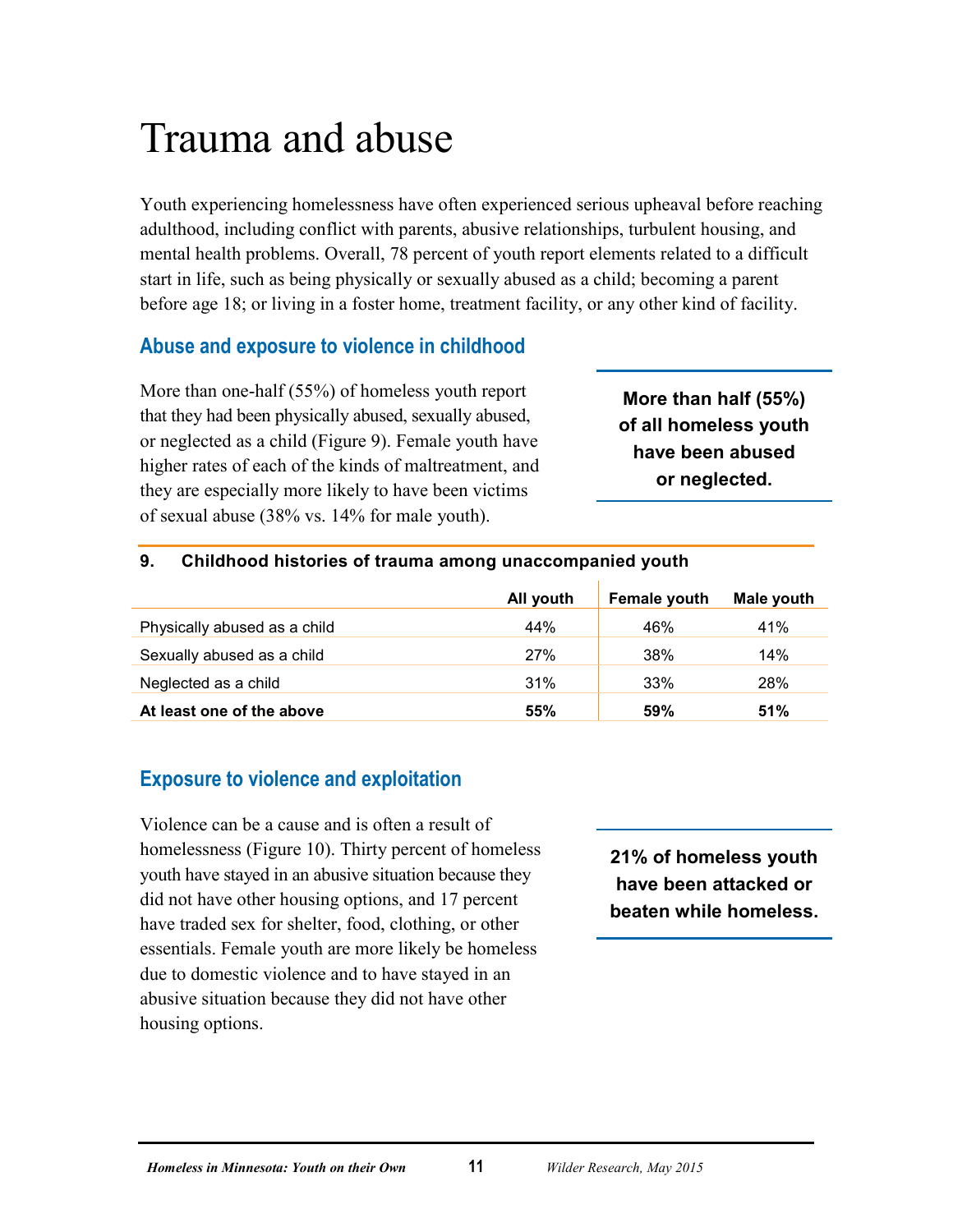Twenty-one percent of homeless youth have been attacked or beaten while homeless, and 13 percent sought health care in the past 12 months because of an injury or illness resulting from violence. Eighteen percent have been encouraged to make money by dancing, stripping, or otherwise exchanging sex for money. The average age at which homeless youth were approached to work in the sex industry was 16 years old.

|                                                                                             | All youth  | <b>Female youth</b> | Male youth |
|---------------------------------------------------------------------------------------------|------------|---------------------|------------|
| Stayed in an abusive situation due to no other<br>housing options                           | $30\%$     | 35%                 | 24%        |
| Physically or sexually attacked while homeless                                              | <b>21%</b> | 26%                 | 17%        |
| Homeless due to domestic violence                                                           | <b>20%</b> | 27%                 | 13%        |
| Encouraged to make money by dancing,<br>stripping, or exchange sex for money                | 18%        |                     |            |
| Has been sexual with someone only for the<br>purpose of getting shelter, clothing, or food  | 17%        | 15%                 | 18%        |
| Sought health care in last 12 months due to an<br>injury or illness resulting from violence | 13%        | 11%                 | 14%        |
| At least one of the above                                                                   | 54%        | 58%                 | 48%        |

#### <span id="page-15-1"></span>**10. Violence and sexual exploitation among unaccompanied youth**

#### <span id="page-15-0"></span>**Out-of-home placements**

Almost two-thirds of youth (65%) have experienced either a social service or corrections placement.

- 35% of youth have lived in a foster home
- 23% of youth have lived in a facility for persons with emotional, behavioral, or mental health problems (up from 18% in 2009)
- 22% of youth have lived in a group home
- 37% of youth had been held for more than a week in a correctional facility, including 24% of minors and 40% of young adults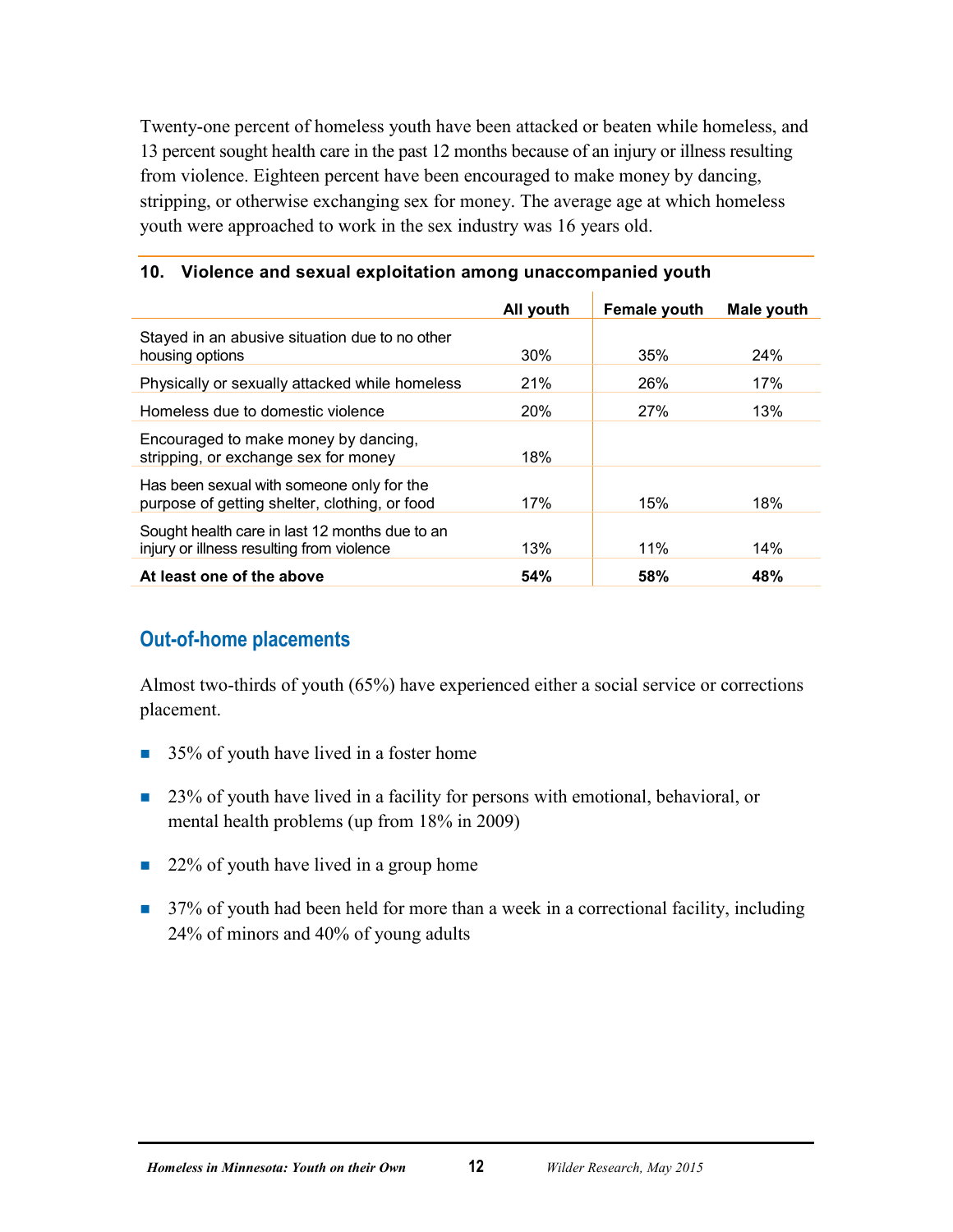The number of homeless youth who said they had experienced at least one social service placement (57%) was comparable to 2009 (55%) and 2006 (57%). Youth in greater Minnesota were more likely to have a history of placements than youth in the Twin Cities area (62% vs. 52%), and male youth were more likely than female youth to report an outof-home placement (60% to 53%). Young adults were more likely to have experienced a placement (Figure 11).

|                                                 | Minor | Young adult | Total |  |
|-------------------------------------------------|-------|-------------|-------|--|
| Foster home                                     | 37%   | 35%         | 35%   |  |
| Facility for people with mental health problems | 19%   | 23%         | 23%   |  |
| Group home                                      | 20%   | 23%         | 22%   |  |
| Drug or alcohol treatment facility              | 14%   | <b>20%</b>  | 19%   |  |
| Halfway house                                   | 5%    | 8%          | 8%    |  |
| Residence for people with physical disabilities | 7%    | 3%          | 3%    |  |
| Any of these facilities                         | 52%   | 57%         | 57%   |  |

#### <span id="page-16-0"></span>**11. Out-of-home placements**

In the 12 months prior to the survey, 16 percent of youth left some type of social service placement, including more than a quarter (26%) who left a drug or alcohol treatment facility, and 19 percent who had left a facility for people with emotional, behavioral, or mental health problems. For youth who had left a social service placement in the previous 12 months, 36 percent reported they had a stable place when they left.

More than a third of youth (37%) said they had run away from foster care, a group home, or other out-of-home placement. One in ten youth had lived in an adoptive home.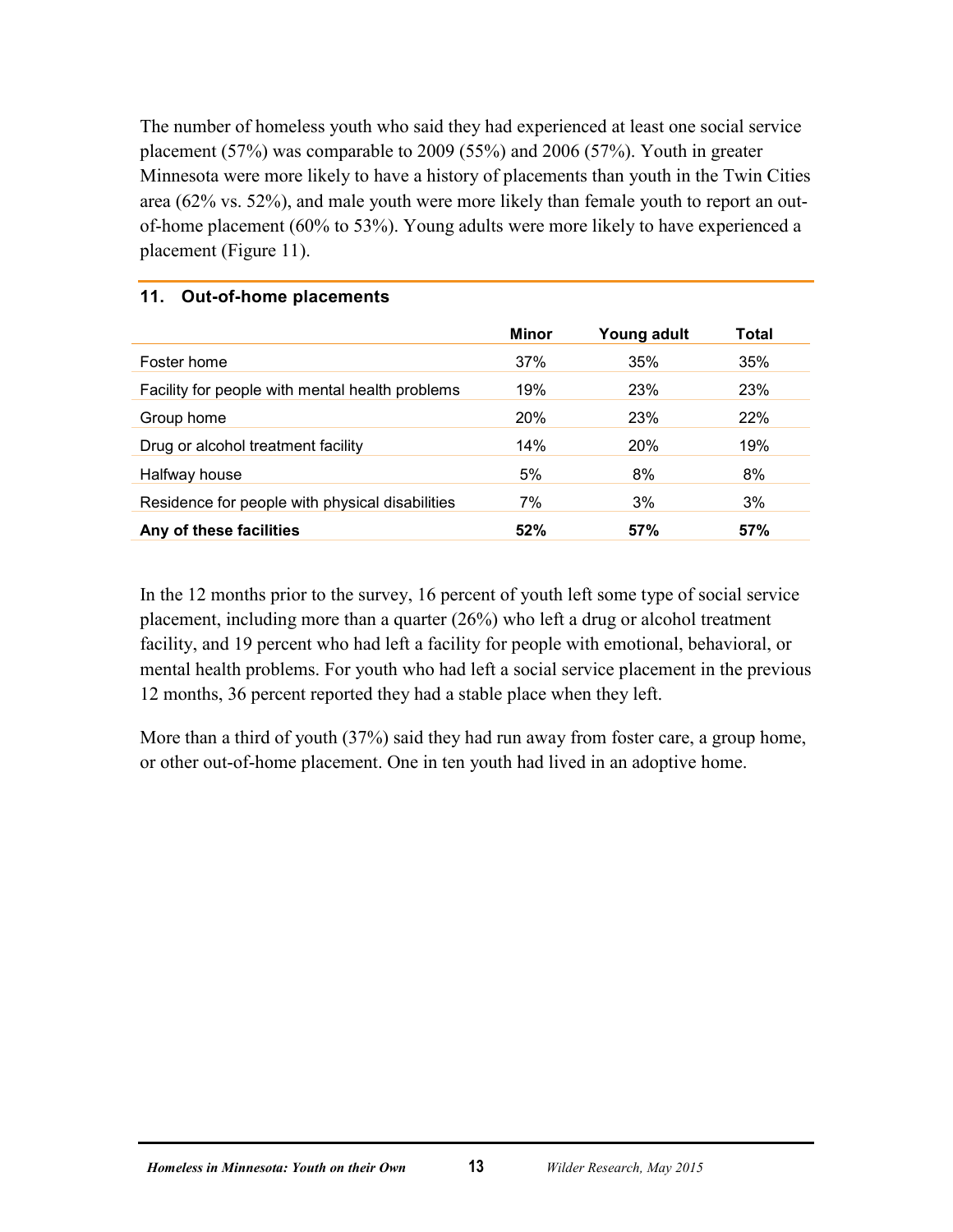# <span id="page-17-0"></span>Health and mental health

Similar to the adult homeless population, high proportions of homeless youth have physical, mental, and chemical health problems. About one-half (52%) have a serious mental illness, with depression being the most common  $(29\%)$ . More than one-third (36%) have a chronic physical health condition, most often asthma (22%), high blood pressure (10%), or chronic lung or respiratory problems (7%).

**Fifty-two percent of homeless youth report some type of significant mental health problem, and 36 percent have chronic physical health issues.**

Sixteen percent have been told by a medical professional within the past two years that they have a drug abuse disorder (14%) or an alcohol abuse disorder (10%). Nearly onequarter (23%) reported evidence of a traumatic brain injury.

Figure 12 shows the incidence of chronic health conditions, significant mental illness, and substance abuse disorder going back to the year 2000.



#### <span id="page-17-1"></span>**12. Physical, mental, and chemical health (2000-2012)**

One-quarter of youth (25%) said they have a prescription they need, but are not taking; of these almost three-quarters (73%) said the medication is one prescribed for a mental health problem.

Almost one-half of youth (46%) have received care for nervousness, depression, or mental health, with more than three-quarters (77%) of these saying they had received care in the past 2 years. More than one-third of youth (36%) had considered suicide, a quarter (24%) had attempted suicide, and 22 percent had received help for this.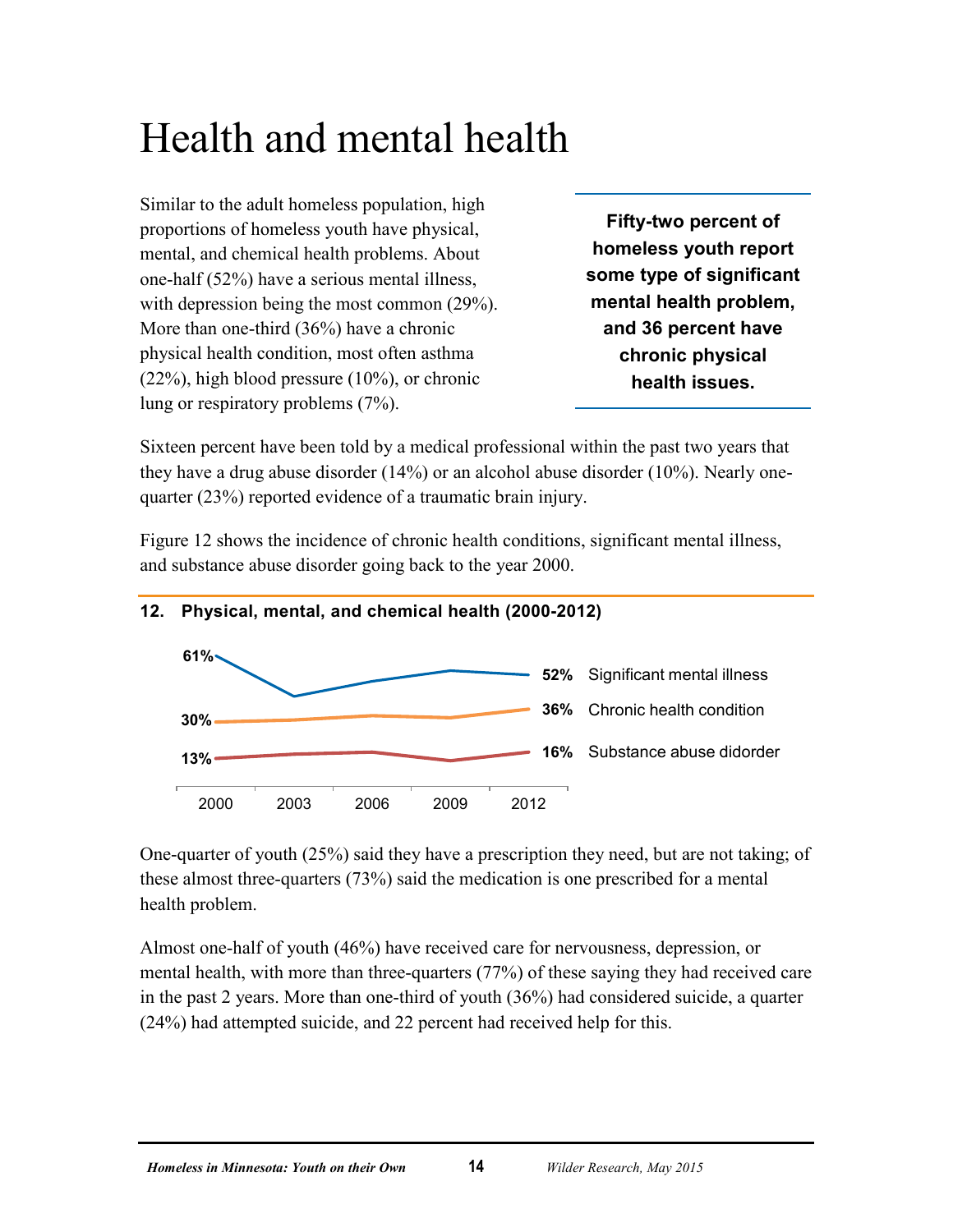Female youth are more likely to have a chronic physical health condition. Male youth are more likely to have a mental illness, traumatic brain injury, or a substance abuse disorder (Figure 13).

|                                    | All youth | <b>Female youth</b> | Male youth |
|------------------------------------|-----------|---------------------|------------|
| Chronic physical health condition  | 36%       | 41%                 | 31%        |
| Significant mental illness         | 52%       | 45%                 | 58%        |
| Substance abuse disorder           | 16%       | 13%                 | 19%        |
| Evidence of traumatic brain injury | 23%       | 19%                 | <b>27%</b> |
| At least one of the above          | 69%       | 73%                 | 63%        |

#### <span id="page-18-0"></span>**13. Health issues among unaccompanied youth**

Overall, one-third of homeless youth (32%) report a combination of mental illness, substances abuse, or chronic physical health conditions. This proportion is similar to the percent of homeless youth who report only one of those three (34%) and those who report none of the three (34%). These rates are lower than the homeless adult population. This may suggest that intervening early may help prevent some conditions from developing and that youth without these conditions may need different kinds of supports to get and keep housing than those who have multiple health issues.

Fourteen percent of youth said they have a current problem with alcohol. Two-thirds of youth (66%) reported use of tobacco in the past 30 days, while about a third reported use of marijuana (34%) and alcohol (32%) in the past 30 days. Of those who smoked, nearly two-thirds of youth (64%) reported starting to smoke cigarettes before the age of 15.

Twenty-two percent have a physical, mental, or other health condition that limits the kind or amount of work they can do.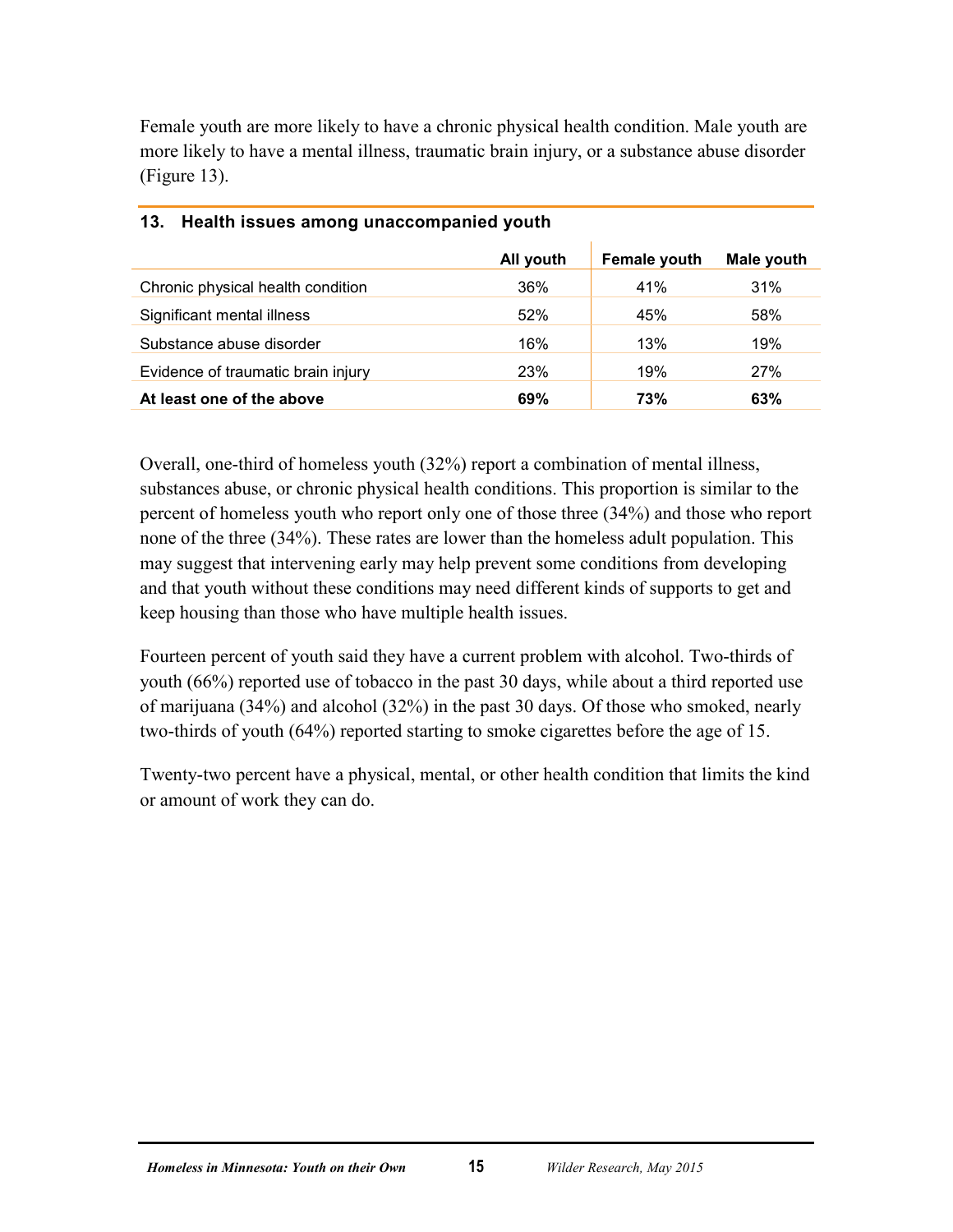# <span id="page-19-0"></span>Resources

# <span id="page-19-1"></span>**Employment and income**

Thirty-one percent of youth were employed at the time of the survey. This is a higher rate of employment than the homeless adult population (24%). However, only 8 percent were employed full time (35 or more hours per week). More than three-quarters of youth (78%) earned less than ten dollars an hour.

Figure 14 shows employment levels among homeless youth going back to 2000.



#### <span id="page-19-2"></span>**14. Youth employed and working full time (2000-2012)**

Among youth who were not currently employed, 79 percent said they were looking for work. More young adults (82%) said they were looking for work, compared to 58 percent of minors. Minors in the metro area were also more likely to be looking for work (77%) compared to 43 percent of minors in greater Minnesota.

Barriers youth identified that are keeping them from getting a job include:

- **Transportation (29%)**
- $\blacksquare$  Job experience/job history (18%)
- **Personal reasons (17%)**
- A lack of housing  $(16\%)$
- A lack of employment opportunities  $(13%)$
- A lack of resources needed to work or look for work  $(13%)$
- Criminal history  $(12\%)$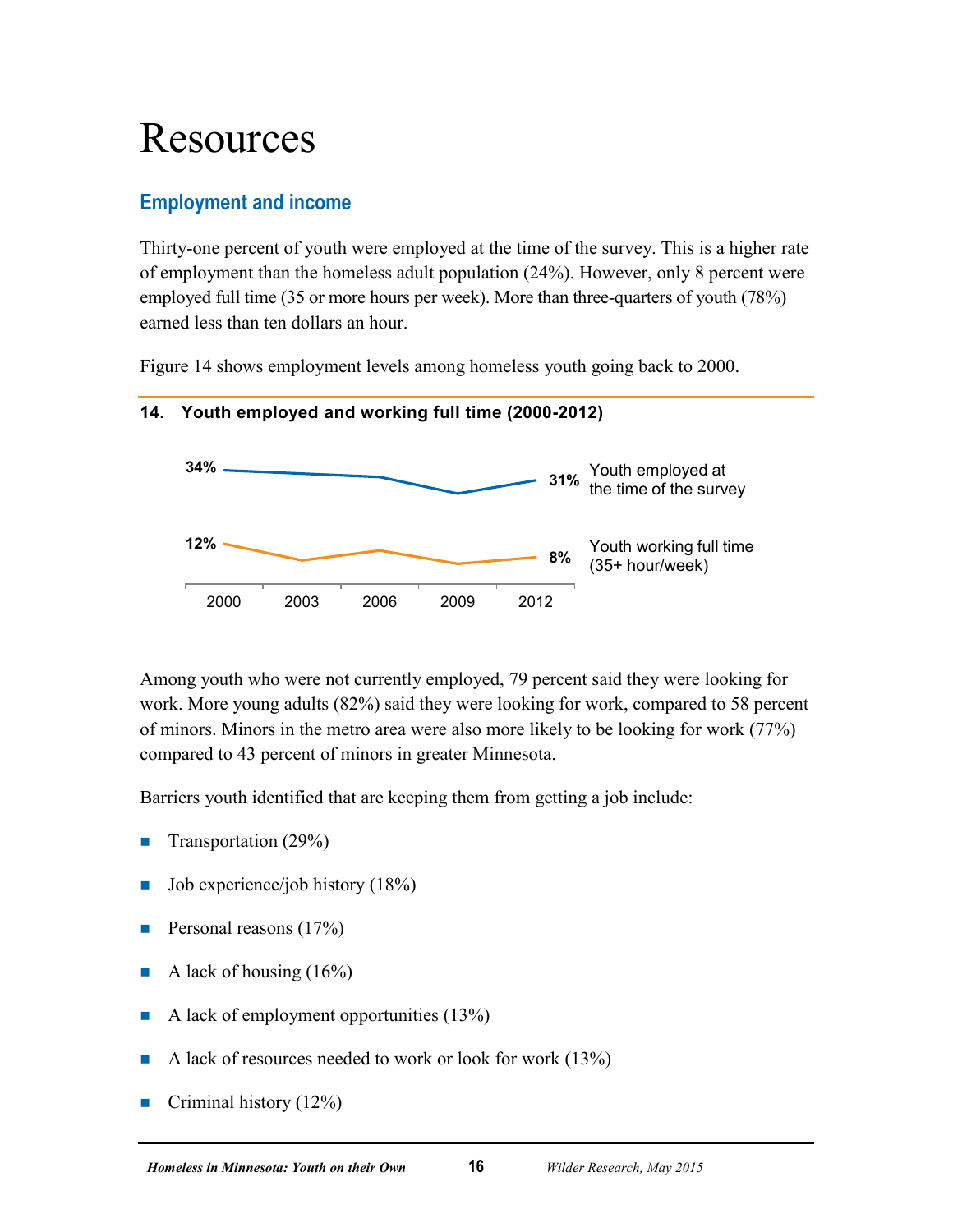- Education  $(10\%)$
- **Mental health issues (10%)**
- A lack of child care  $(10\%)$

Youth reported a median income of \$250 in October, with minors reporting a median of \$200 and young adults reporting a median income of \$278. Over one-third of youth (34%) reported an income of \$100 or less, including 20 percent who said they had no income.

Of those who had income, the top main sources of income youth reported for the month of October were:

- Steady employment (26%)
- $\blacksquare$  MFIP (15%)
- General Assistance  $(13\%)$

# <span id="page-20-0"></span>**Health care**

Almost two-thirds of youth (65%) said they have a regular place to go for health care; their regular place was most often a clinic requiring fees or insurance (66%), a free clinic (15%), or the ER (10%). Four in ten youth (41%) had been to the ER in the past six months, with an average of two to three visits. More than one-quarter (28%) reported that their visits to the ER had resulted in at least one hospital stay.

More than one-quarter of youth (26%) said they need to see a health professional about a physical health problem, 28 percent said they need to see a health professional about an emotional or mental health problem, and 44 percent said they need to see a dentist. Fewer (6%) reported that they need to see a health professional about an alcohol or drug problem.

Seventy percent of youth said they had some type of medical coverage in October. Of these, two-thirds (68%) said they had Medical Assistance.

# <span id="page-20-1"></span>**Helpful services**

Housing alone is typically not adequate to solve the problems facing homeless youth. Background conditions and experiences mean that a combination of services are often required to help restore balance and hope, and a stable starting point for recovery.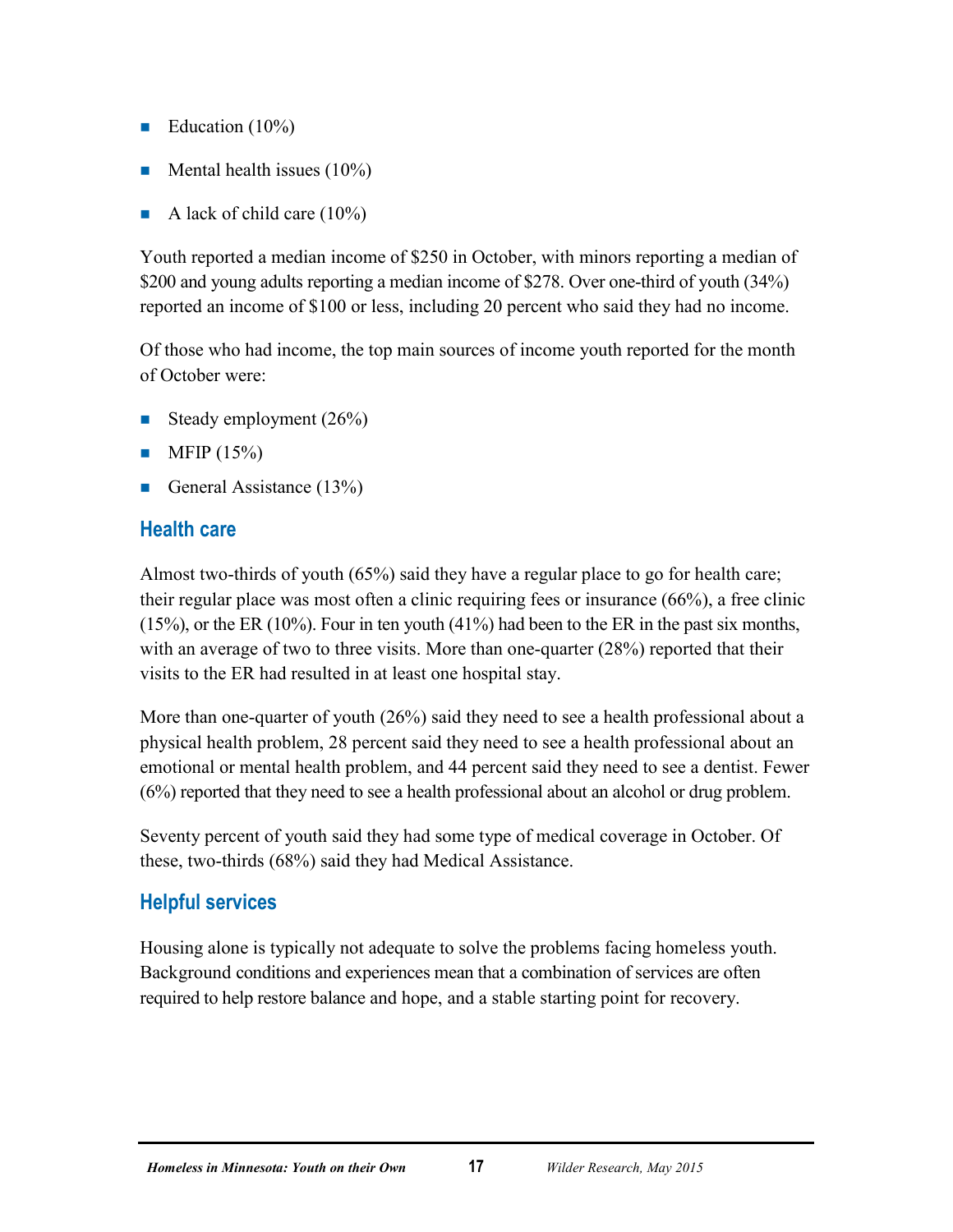Homeless youth reported being helped by a variety of people:

- Friends  $(68\%)$
- Youth workers  $(51\%)$
- Social workers  $(45%)$
- Shelter staff people  $(44\%)$

Not surprisingly, meeting basic needs for food, transportation, and outreach dominate service use among homeless youth (Figure 15). A mix of services is important. Seven in 10 youth (72%) receive at least one type of food assistance, including Food Stamps (56%), food shelf (32%), hot meal program (26%), and WIC (16%). More than half of youth (55%) received transportation assistance, four in ten youth (43%) received outreach-related assistance, over a third of youth (38%) received health-related assistance, and a third of youth each received clothing assistance (33%) and employment-related assistance (32%).

| Type of assistance received                                                                   | <b>Percent</b> |
|-----------------------------------------------------------------------------------------------|----------------|
| Food assistance (food stamps, hot meal program, food shelf, WIC)                              | 72%            |
| Transportation assistance                                                                     | 55%            |
| Outreach-related (drop-in center services, outreach services)                                 | 43%            |
| Health-related service (emergency room; free medical, mental health and/or<br>dental clinics) | 38%            |
| Free or almost free clothing                                                                  | 33%            |
| Employment-related service (help to find a job, job training)                                 | 32%            |

#### <span id="page-21-0"></span>**15. Types of assistance received by youth in the past month**

However, almost a quarter of youth (23%) said they had lost or were unable to afford benefits in the last twelve months. Of those who lost benefits, the most often reported benefits lost were food stamps benefits (62%) and medical benefits (51%).

Some differences exist in service use, according to age and geographic location. Young adults are more likely than minors to report receiving food assistance (76% vs. 52%), outreach assistance (45% vs. 34%), and employment-related services (33% vs. 25%). Youth in the metro area are more likely than those in greater Minnesota to receive food assistance (76% vs. 68%), transportation assistance (70% vs. 35%), and outreach services (50% vs. 34%). Figures related to food and transportation assistance likely reflect actual availability of such services in the metro area vs. more rural areas of the state.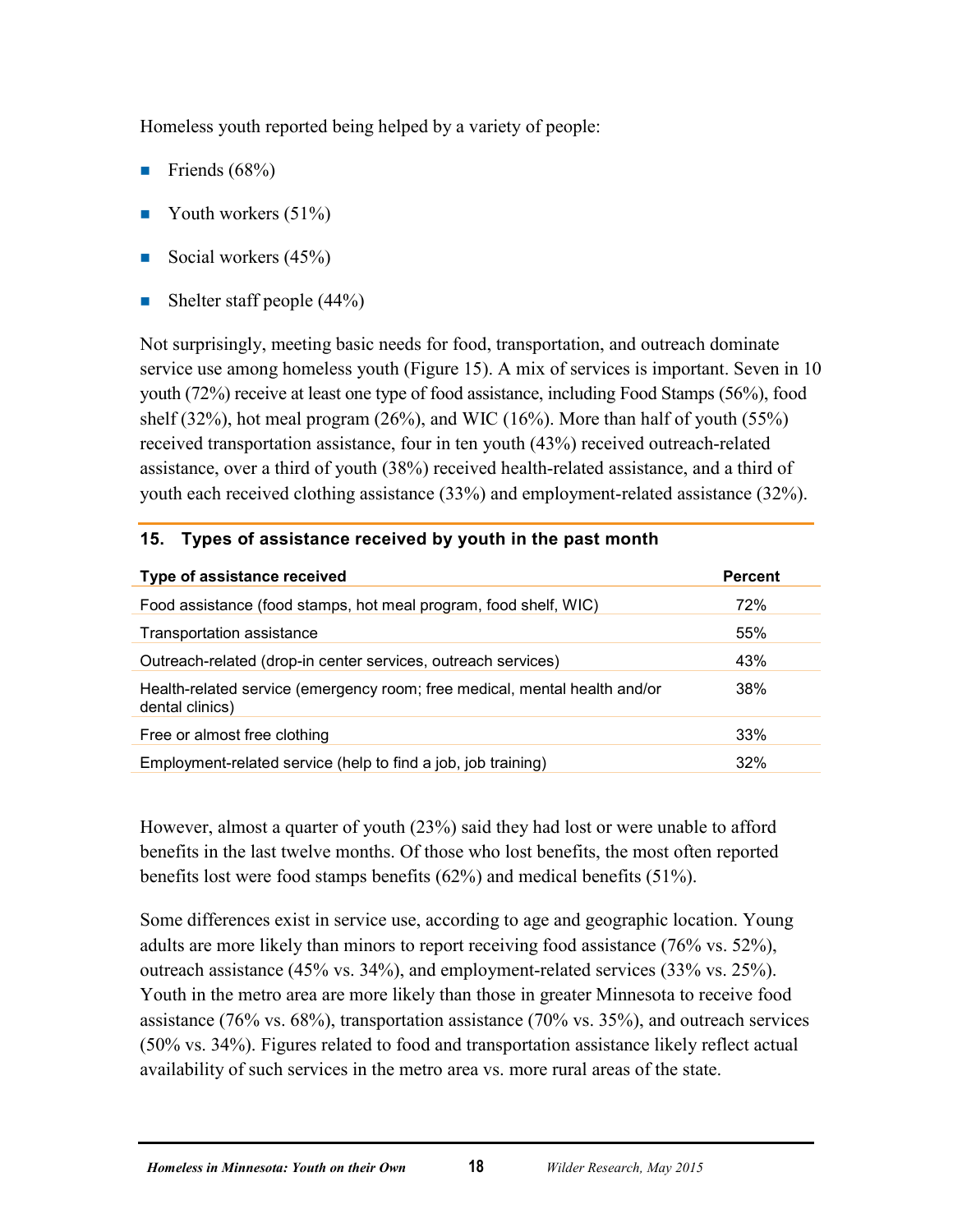Among the homeless youth who receive services, the following services help them most:

- Food stamps  $(48%)$
- **Transportation assistance (37%)**
- Drop-in centers  $(21\%)$
- Food shelves  $(15%)$
- Free clothing shelf  $(14\%)$
- Help to find a job  $(12\%)$
- $\blacksquare$  Outreach services (11%)
- $\blacksquare$  WIC (11%)

More than one-half of youth (57%) reported they have a cell phone with a data plan, and more than two-thirds (69%) said they have access to a computer and Internet. Almost two-thirds of youth (64%) reported they have a valid ID.

Youth in greater Minnesota are less likely to have cell phones with a data plan (50% vs. 63% in the metro area), computer and internet access (58% vs. 78%), and a valid ID (55% vs. 70%).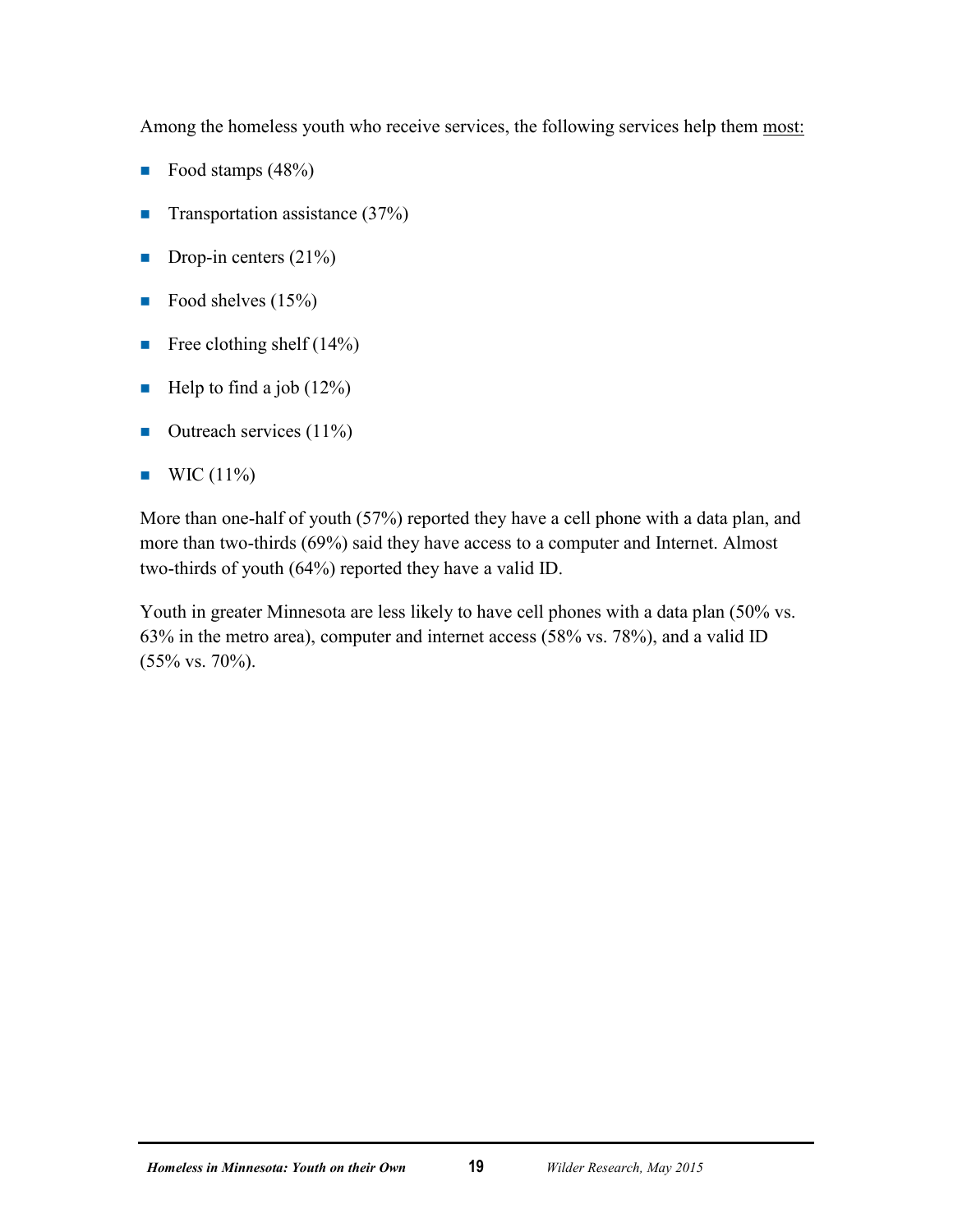# <span id="page-23-0"></span>Special populations

The following sections describe characteristics of specific groups of homeless youth including: minors (youth on their own under age 18), youth who are parents, youth affected by parental incarceration, and youth who grew up in the suburbs.

# <span id="page-23-1"></span>**Minors 17 and younger on their own**

On any given night, an estimated 2,200 minors 17 and younger are homeless. Minors often double-up or "couch hop" and may not use services for homeless persons. Our study conducted in October 2012 identified 146 unaccompanied minors. Of these, 98 were interviewed. Half (51%) were counted in greater Minnesota, outside of the metro area.

Throughout the previous sections of this report, some differences were pointed out between the characteristics and experiences of young adults (age 18-21) and those of minors (age 17 and younger). This next section pulls out some of the key characteristics of the youngest homeless persons on their own – minor youth age 17 and younger.

### *Characteristics of minors*

- Most minors grew up in Minnesota  $(85%)$
- 42% are male and 58% are female
- $\blacksquare$  16% of minors identify themselves as lesbian, gay, bisexual, or are unsure about their sexual orientation; 1% identify as transgender
- $\Box$  9% of minors are parents and 6% have their children with them

### *Experience with homelessness*

- 75% of minors had been homeless at least once before the current episode of homelessness, including 80% of those in greater Minnesota and 69% in the metro area
- 44% of minors meet the MN definition of "long term" homeless [1](#page-23-2)
- $\Box$  23% of minors spent at least one night sleeping outside and 62% spent time doubledup in October
- 23% of minors had been turned away from shelter in the past 3 months
- $\blacksquare$  46% said they thought they would live with their parents again

<span id="page-23-2"></span> <sup>1</sup> Homeless for a year or longer currently, or four or more times in the last three years.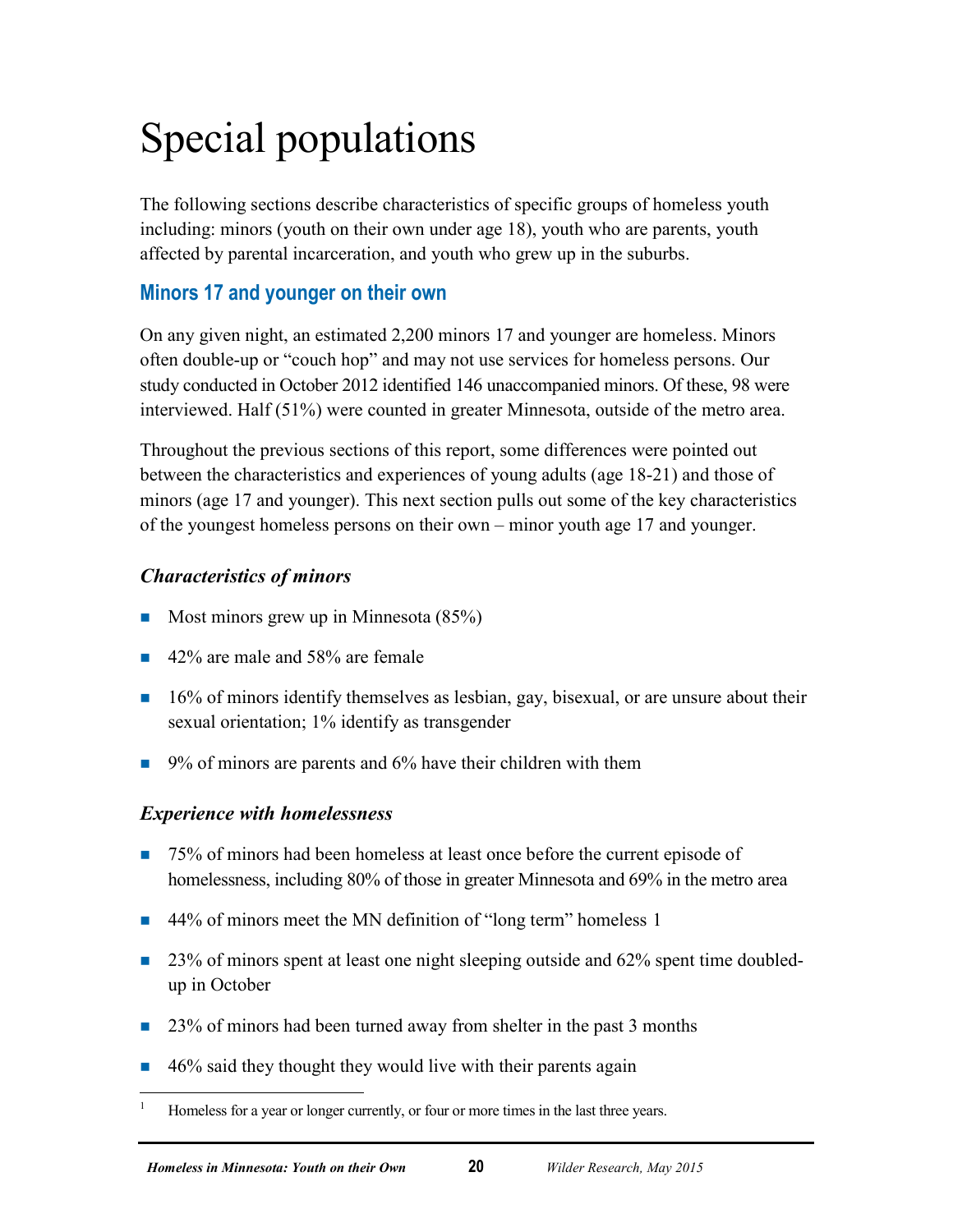### *Racial disparities*

A smaller percentage of minors (29%) were African American, compared to 39 percent of young adults age 18 to 21 (Figure 16). Compared to minors in greater Minnesota, those in the metro area were more likely to be African American (44% vs. 16%) and multi-racial (21% vs. 4%). Minors in greater Minnesota were more likely to be white (46% vs. 23%) and American Indian (29% vs. 12%).

#### <span id="page-24-0"></span>**16. Race of minors by geographic location**

|                               | <b>Greater MN</b> | <b>Metro</b> | <b>Statewide</b> |
|-------------------------------|-------------------|--------------|------------------|
| African American              | 16%               | 44%          | 29%              |
| White                         | 46%               | 23%          | 36%              |
| American Indian               | 29%               | 12%          | 21%              |
| Multi-racial/other            | 4%                | 21%          | 13%              |
| Asian                         | 2%                | 0            | 1%               |
| Hispanic (may be of any race) | 7%                | 12%          | 9%               |

### *Long-term health issues*

More than two-thirds of minors (69%) reported a physical health or mental health problem, or substance abuse disorder, including:

- $\blacksquare$  36% with a chronic physical health problem
- 46% with a significant mental health problem
- $\Box$  9% with a substance abuse disorder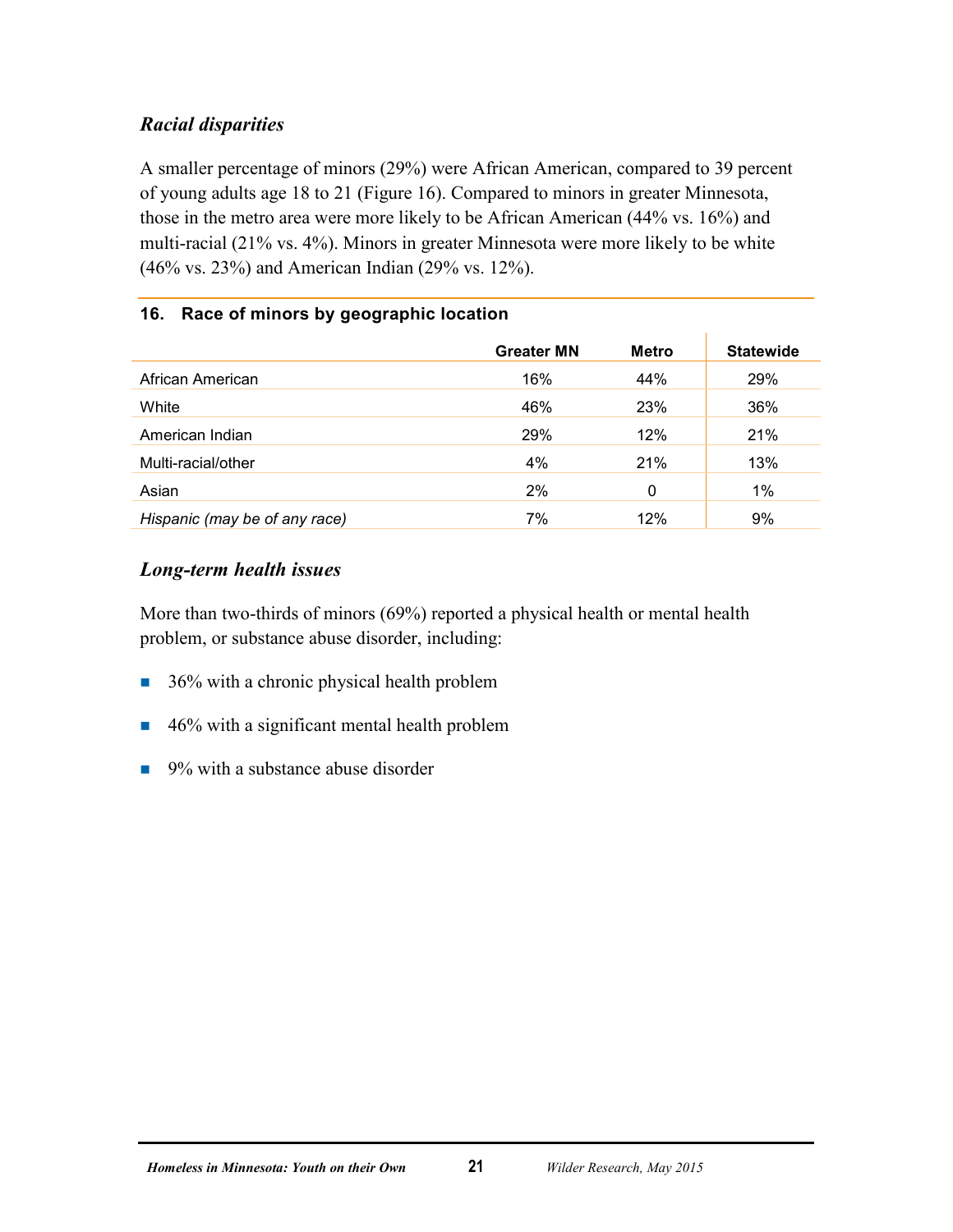### *Adverse childhood experiences*

Minors in the metro area were more likely to have experienced physical or sexual abuse or neglect as a child. Minors in greater Minnesota were more likely to have had an outof-home placement and to have had a parent who was incarcerated (Figure 17).

|                                  | <b>Greater MN</b> | <b>Metro</b> | <b>Statewide</b> |
|----------------------------------|-------------------|--------------|------------------|
| Physical abuse                   | 29%               | 60%          | 42%              |
| Sexual abuse                     | 15%               | 46%          | 28%              |
| Neglect                          | 20%               | 49%          | 33%              |
| Ever in out-of-home placement    | 62%               | 40%          | 52%              |
| Ever ran away from a placement   | 38%               | 41%          | 39%              |
| At least one parent incarcerated | 73%               | 64%          | 69%              |

#### <span id="page-25-1"></span>**17. Adverse experiences of minors, by geographic location**

#### *Violence and sexual exploitation*

Violence and exploitation are common among homeless youth, including homeless minors 17 and younger. Forty-one percent of homeless minors have experienced at least one of the following types of violence or exploitation:

- 25% have stayed in an abusive situation due to a lack of other housing options
- 21% have been in a relationship with someone who has hurt them or threatened to do so
- $\blacksquare$  16% have been attacked or beaten while homeless
- $\blacksquare$  14% have been sexual with someone to get shelter

# <span id="page-25-0"></span>**Youth as parents**

### *Characteristics of youth parents*

Almost one-third (29%) of homeless youth are parents, and one out of five (21%) has at least one child with them. Most have only one child (77%), and three-quarters of these children are age two or younger.

Female youth are more likely than male youth to be parents. Thirty-nine percent of female youth have children (16% of male youth) and 35 percent of female youth had children with them on the night of the survey (4% of male youth). Nine percent of minors 17 and younger have children and one-third (32%) of young adults age 18-21 years have children.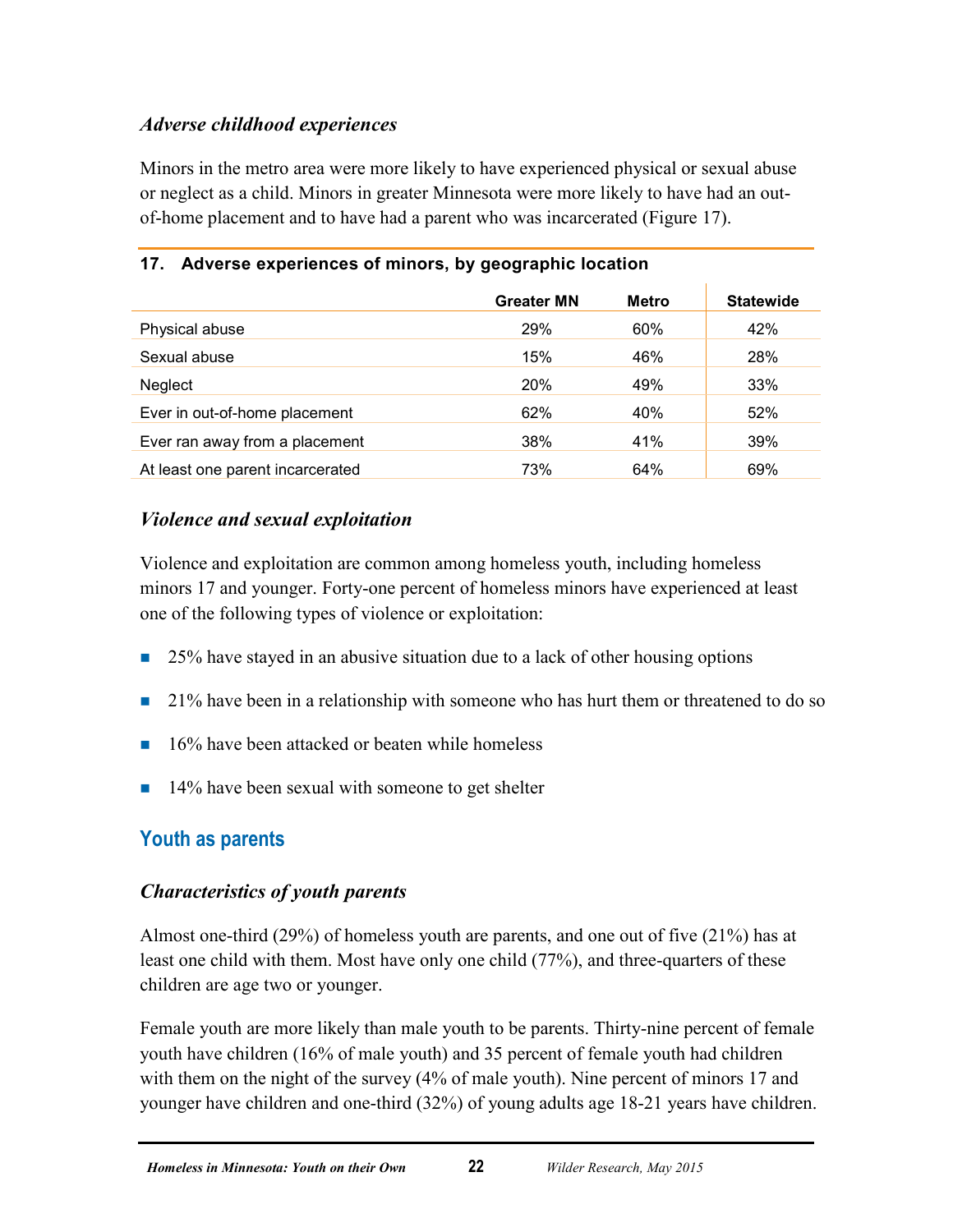Homeless youth parents are more likely to be youth of color. Eighty percent of youth accompanied by their children are African American, American Indian, Asian, Hispanic or of mixed race, compared to 64 percent of youth who are not parents. Youth accompanied by their children are most likely to be African American (60%) in the metro areas, while in greater Minnesota 39 percent of youth with children were white and 37 percent were American Indian.

#### *Experience with homelessness*

Youth with children were more likely to stay in homeless service programs such as transitional housing or emergency shelters (Figure 18). Youth with children were less likely to stay in doubled-up situations or in regular housing, and were also less likely to stay outside.

|                                                       | <b>Youth with</b><br>children | Youth with<br>no children |
|-------------------------------------------------------|-------------------------------|---------------------------|
| In any shelter at least one night in last 30 days     | 78%                           | 58%                       |
| Doubled-up at least one night in last 30 days         | 40%                           | 57%                       |
| In regular housing at least one night in last 30 days | 5%                            | 14%                       |
| Stayed outside at least one night in last 30 days     | 16%                           | 38%                       |

#### <span id="page-26-0"></span>**18. Housing situation in last 30 days for youth with children**

#### *Resources and services*

One-third of youth (32%) with children said they were employed full time. As far as resources, 85 percent said they had received food stamps, 62 percent said they had received WIC, and 52 percent said they had received transportation assistance in the past month. Youth with no children most frequently reported receiving transportation assistance (56%), followed by food stamps (48%), and using drop-in centers (37%). Youth with children reported a higher median monthly income (\$437 vs. \$200).

Youth accompanied by their children were more likely to report having medical coverage in the last six months (84% vs. 66%), as well as having a regular place for medical care (77% vs. 61%).

More youth with children said they have cell phones (65% vs. 55%) and a state ID or driver's license (73% vs. 61%).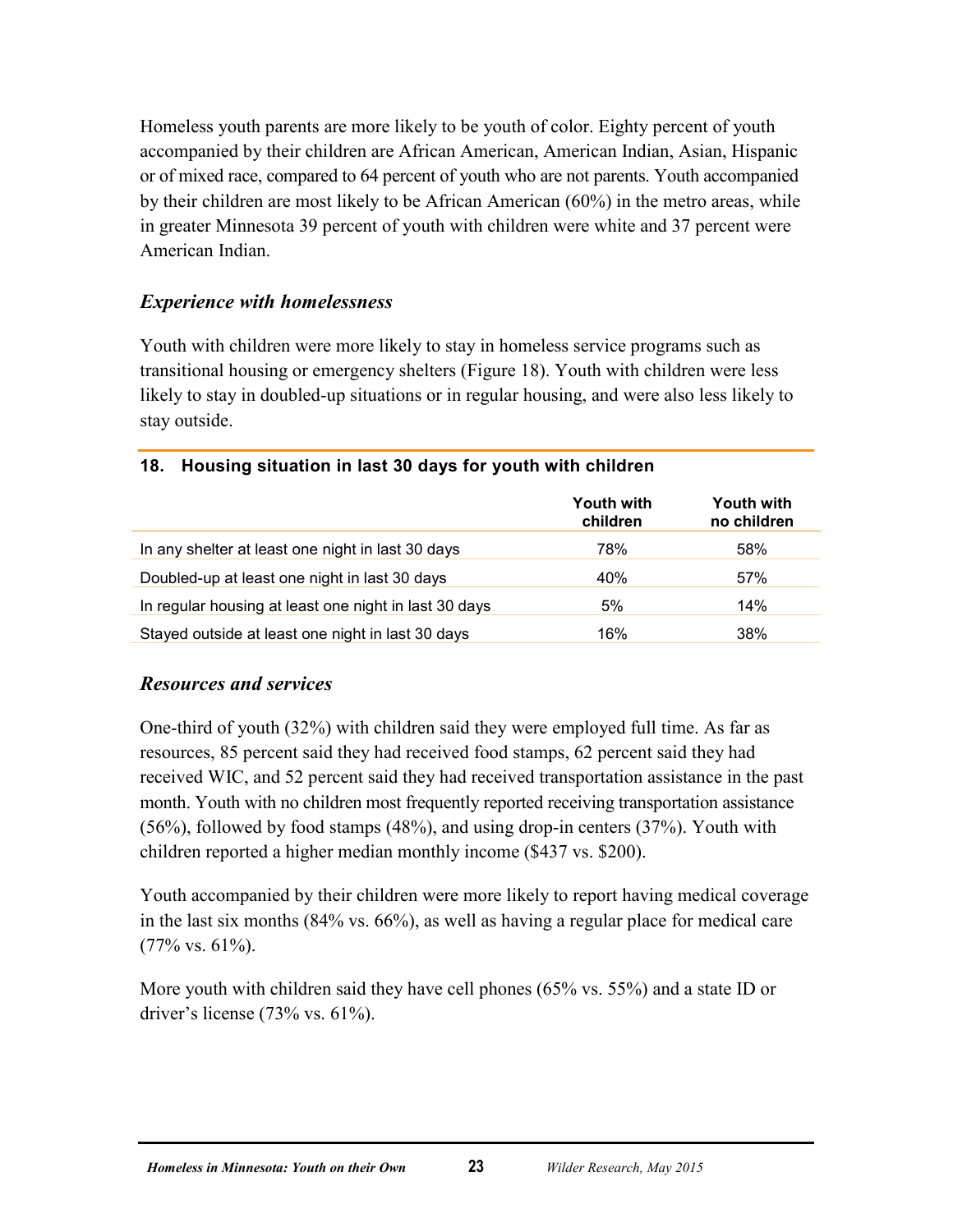#### *Impact on children*

Most children of homeless youth are very young. More than three-quarters of the children (76%) are under age 3. For youth who have children with them, 13 percent said their children have emotional or behavioral problems, and 9 percent said their children have chronic or severe physical problems. At the same time, 7 percent each said they have been unable to obtain needed health care or dental care for their children. Thirteen percent said their children have had to skip meals due to a lack of money to buy food. Just under half of parents (46%) said they have been unable to obtain child care when they have needed it.

# <span id="page-27-0"></span>**Youth affected by parental incarceration**

For the first time, the 2012 study asked unaccompanied youth if they had a parent who had ever been incarcerated. A surprising 60 percent of youth have a parent who has been incarcerated at some point, and 13 percent have a parent who is currently incarcerated. Three-quarters (73%) of American Indian youth are affected by parental incarceration.

Many issues facing homeless youth appear to be universal, although some key differences exist between youth who have been affected by parental incarceration compared to those who have not. Youth affected by parental incarceration have generally had a more difficult start in life and continue to experience more difficulties.

### *Experience with homelessness*

Compared to youth not affected by parental incarceration, youth who have a parent who has ever been incarcerated are more likely to:

- Have lived in any homeless service program as a child  $(38\% \text{ vs. } 23\%)$
- Have been homeless four or more times  $(52\% \text{ vs. } 37\%)$
- Be homeless due to criminal activities by a household member  $(23\% \text{ vs. } 9\%)$
- Be homeless due to physical or sexual abuse by a household member  $(25\% \text{ vs. } 12\%)$
- Be homeless due to the mental health of a household member  $(29\% \text{ vs. } 14\%)$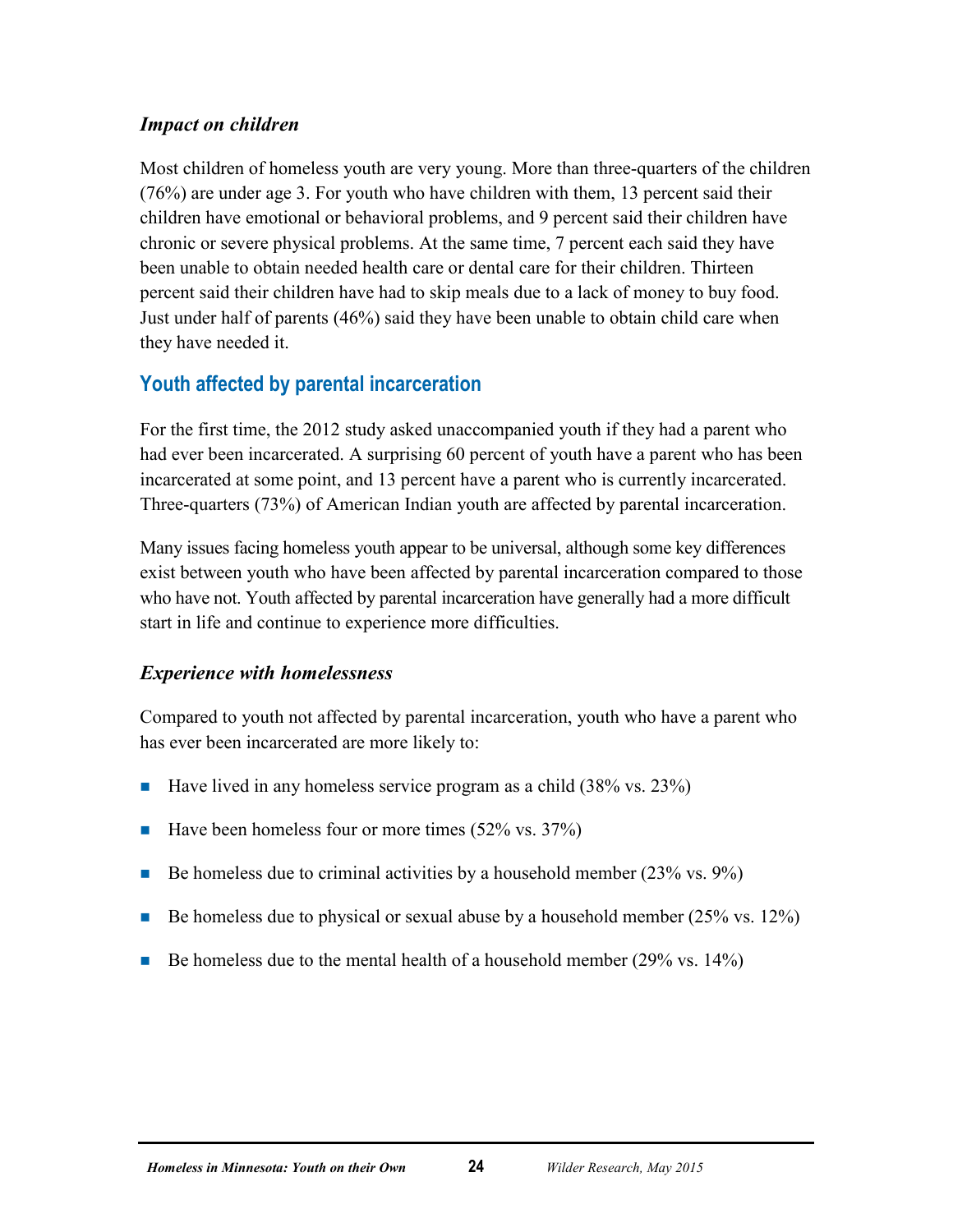### *Top reasons for becoming homeless*

The top three reasons youth reported for being homeless were the same regardless of history of parental incarceration, but youth affected by parental incarceration were more likely to report all three reasons (Figure 19).

Youth with a parent in prison were also more likely to report their parents' use of drugs or alcohol, neglect, and a parent with mental health problems as the main reasons for becoming homeless.

| <b>Situation</b>                                | Affected by<br>parental<br>incarceration | Not affected by<br>parental<br>incarceration |
|-------------------------------------------------|------------------------------------------|----------------------------------------------|
| Fighting frequently with parents or guardians   | 64%                                      | 57%                                          |
| Told to leave or locked out                     | 63%                                      | 53%                                          |
| Not willing to live by parents' rules           | 47%                                      | 48%                                          |
| Parents' use of drugs or alcohol                | 37%                                      | 18%                                          |
| Neglect or parents not attending to basic needs | 37%                                      | 28%                                          |
| Parent with mental health problems              | 29%                                      | 14%                                          |

#### <span id="page-28-0"></span>**19. Top reasons for becoming homeless; youth affected by parent incarceration**

*Note: Percentages include youth who reported the reason as a "main" cause or "part" of the cause of their homelessness.*

# *History of facility placement*

Youth who have a parent who has ever been incarcerated are more likely than other homeless youth to have ever lived in a social service or treatment facility (67% vs. 45%) or been held in any correctional facility (42% vs. 30%).

### *Exposure to violence or abuse*

Youth affected by parental incarceration were more likely than their counterparts to report exposure to violence, abuse, and neglect (Figure 20). Eighty-two percent of youth affected by parental incarceration said they had experienced a difficult start in life (defined as physical or sexual abuse, becoming a parent before age 18, or being placed outside the home). Nearly one-half of youth (48%) of youth affected by parental incarceration same group had experienced abuse or violence while homeless, and nearly two-thirds (63%) had suffered abuse or neglect as a child. Figure 20 below shows more detail.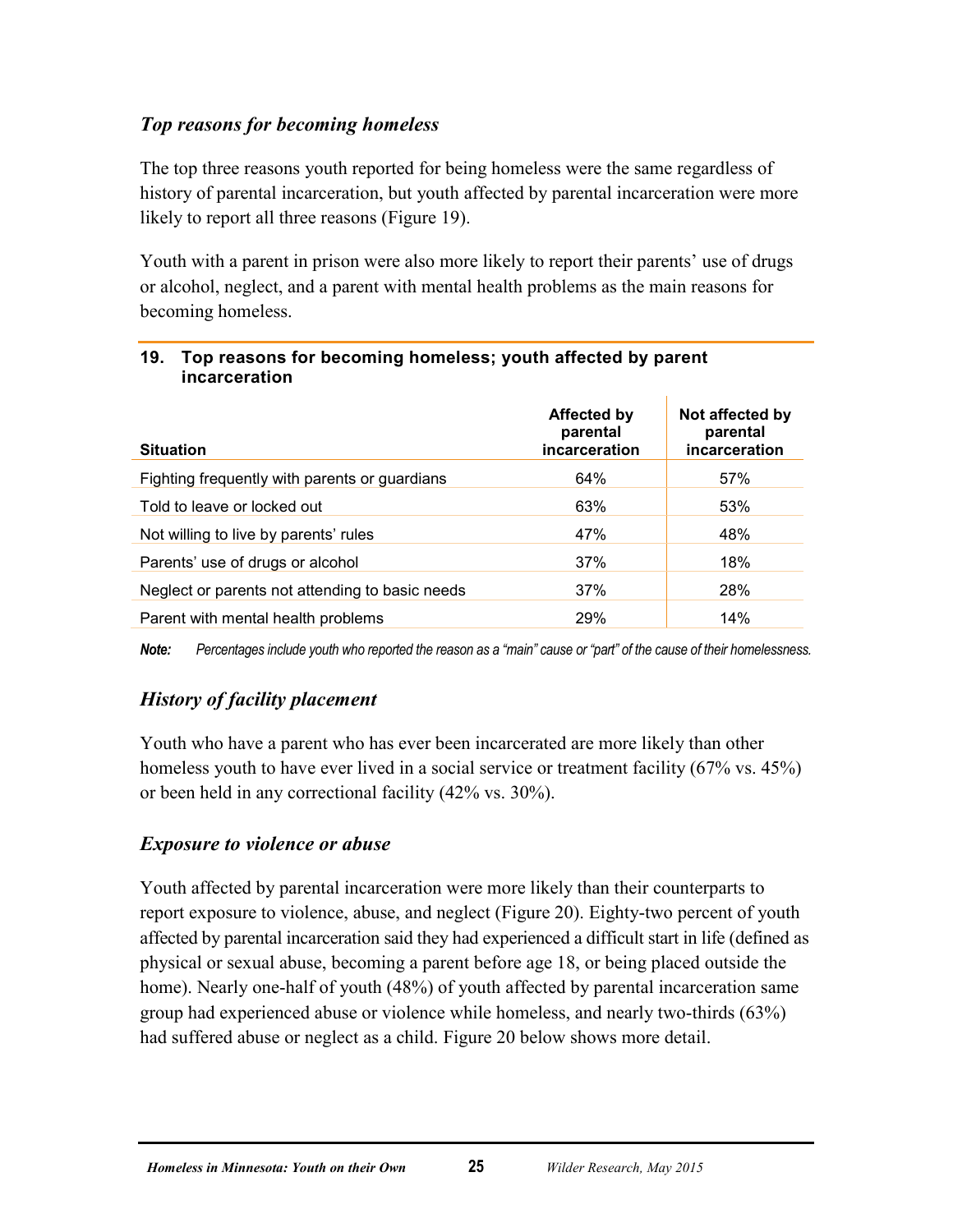#### <span id="page-29-0"></span>**20. Youth exposure to violence or abuse**

| <b>Situation</b>                                                  | <b>Affected by</b><br>parental<br>incarceration | Not affected by<br>parental<br>incarceration |
|-------------------------------------------------------------------|-------------------------------------------------|----------------------------------------------|
| Have experienced a difficult start in life                        | 82%                                             | 71%                                          |
| Experienced any abuse or violence while homeless                  | 48%                                             | 31%                                          |
| Sexual for purpose of shelter/clothing/food                       | 21%                                             | 11%                                          |
| Stayed in an abusive situation                                    | 33%                                             | 24%                                          |
| Encouraged to make money by dancing, stripping                    | <b>22%</b>                                      | 13%                                          |
| Attacked or beaten while homeless                                 | 25%                                             | 16%                                          |
| Experienced any childhood physical or sexual<br>abuse, or neglect | 63%                                             | 45%                                          |
| Have been physically mistreated                                   | 52%                                             | 31%                                          |
| Have been sexually mistreated                                     | 31%                                             | 21%                                          |
| Have been neglected as a child                                    | 37%                                             | 21%                                          |

#### *Health status*

Youth affected by parental incarceration were more likely to have a health condition, significant mental illness, substance abuse disorder, or traumatic brain injury. Threequarters of youth (73%) reported one of the three conditions, compared to 62 percent of youth who were not affected by parental incarceration. Particularly noteworthy is that 44 percent of youth affected by parental incarceration reported having a head injury, compared to 27 percent of the other group.

Youth affected by parental incarceration were also more likely to report needing to see a health professional about a health problem (31% vs. 20%) or receiving care in the ER that lead to a hospital admission (32% vs. 22%).

#### *Education, employment, and income*

Youth affected by parental incarceration were more likely than other homeless youth to report issues related to education. This includes:

- Problems with suspensions and expulsions in the last year  $(31\% \text{ vs. } 16\%)$
- Poor and failing grades in the last year  $(42\% \text{ vs. } 28\%)$
- $\blacksquare$  Had an IEP or received Special Education services while in school (46% vs. 36%)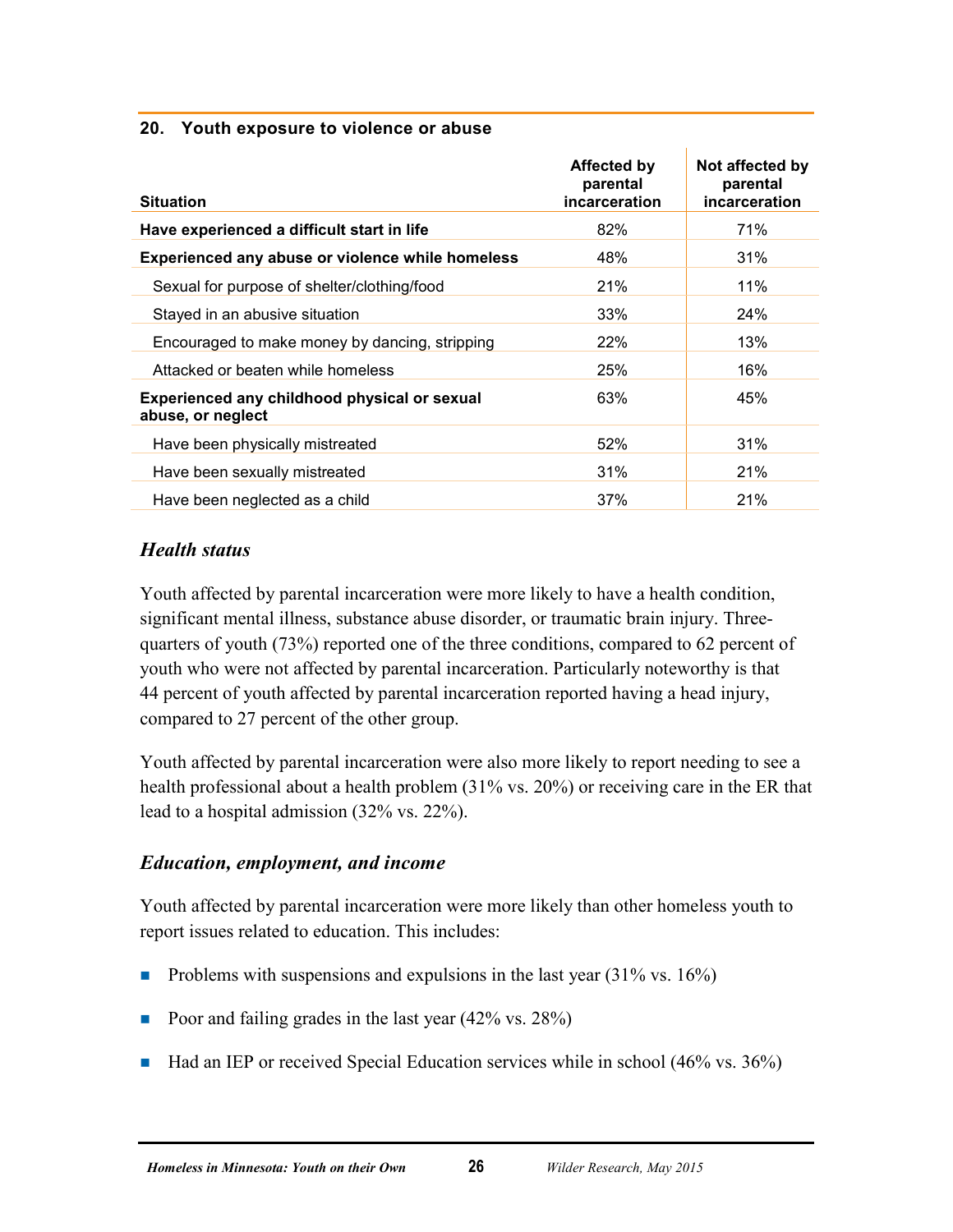They also averaged less monthly income (\$382 vs. \$402) and, of those employed, they were less likely to have been employed for at least three months (42% vs. 58%). However, those not employed had been unemployed for less time (306 days vs. 332 days).

#### <span id="page-30-0"></span>**Youth who grew up in the suburbs**

Homelessness among youth is not exclusive to urban and rural locations. Of the homeless youth interviewed for the study, 14 percent (102 youth) said they grew up in a suburb of the Twin Cities metropolitan area. The findings in this section compare results for youth who grew up in the suburbs to results for youth who grew up in greater Minnesota or the cities of St. Paul or Minneapolis (610 youth).

#### *Characteristics*

Sixty percent of homeless youth who grew up in the suburbs were female and 40 percent were male. More youth who grew up in the suburbs were white, compared to those who did not grow up in a suburb (41% vs. 28%).

#### *Experience with homelessness*

Compared to youth who did not grow up in a suburb, youth who grew up in the suburbs were less likely to be staying in an emergency shelter (9% vs. 22%) and more likely to be contacted through outreach (66% vs. 49%) during the survey. They were also more likely to be doubled-up (64% vs. 52%). Youth who grew up in the suburbs were less likely to report ever living in an emergency shelter (49% vs. 59%).

**Eight out of 10 homeless youth (84%) report that they have regular contact with a trusted adult.**

While homeless, youth who grew up in the suburbs were more likely than youth who did not grow up in the suburbs to have received the following assistance:

- Money or public benefits  $(35\% \text{ vs. } 22\%)$
- Food shelves  $(45\% \text{ vs. } 30\%)$
- $\blacksquare$  Outreach services (34% vs. 24%)
- Contact with an adult they trusted  $(93\% \text{ vs. } 83\%)$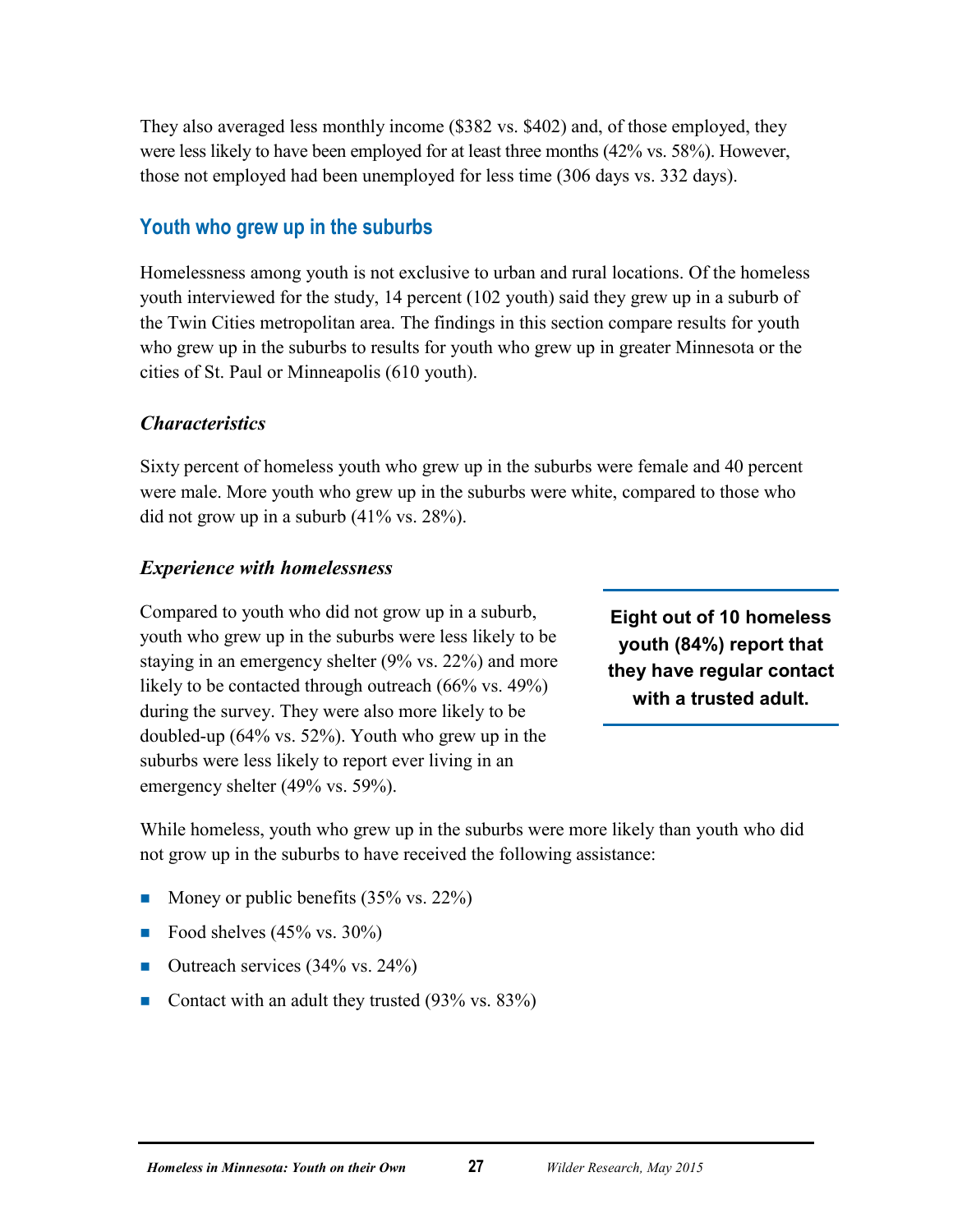#### *Exposure to hardship and trauma*

Youth who grew up in the suburbs were more likely than youth who did not grow up in the suburbs to report staying in an abusive relationship because they had no place to go (38% vs. 29%), but less likely to have experienced other adverse experiences, including:

- **Physical or sexual mistreatment (44% vs. 53%)**
- Parental incarceration  $(28\% \text{ vs. } 39\%)$
- Held in juvenile detention  $(23\% \text{ vs. } 33\%)$

#### *Health and mental health status*

Sixty-two percent of youth who grew up in the suburbs said they had been diagnosed with a significant mental illness, compared to just half of youth who did not grow up in the suburbs (50%).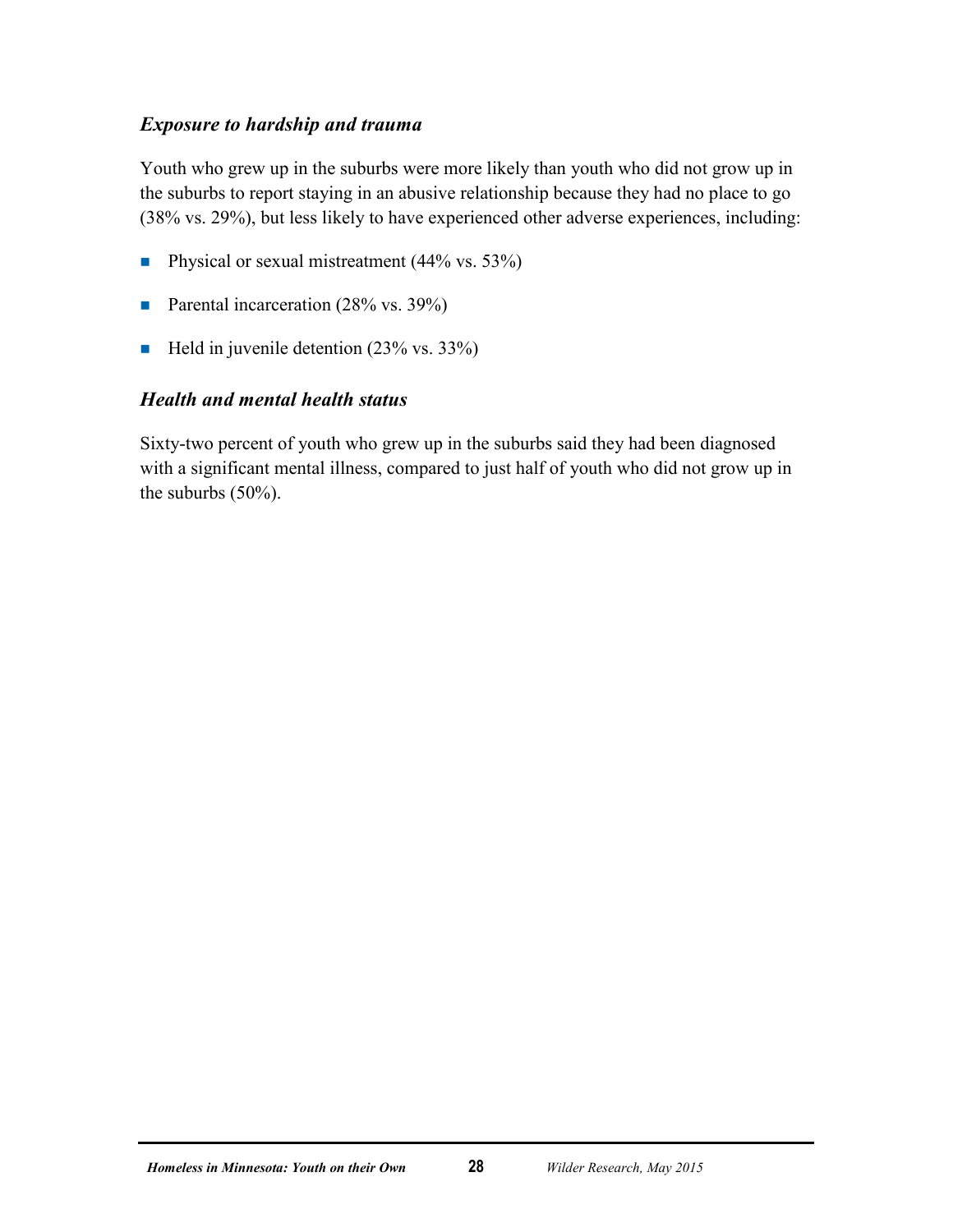#### <span id="page-32-1"></span><span id="page-32-0"></span>**What's an affordable rent**

A rule of thumb for housing affordability, particularly for lower-income households, is that housing should cost no more than 30% of monthly income. Housing that costs 50% or more of monthly income is considered a severe housing cost burden.

At the time of the study, "fair market rent" (an amount, determined annually by the federal government, that makes 40 to 50 percent of local apartments available to a renter) was \$745 per month for a one-bedroom apartment in the Twin Cities metro area, and averaged \$531 per month in the other 80 counties of greater Minnesota.

# Addressing homelessness

# **Housing affordability**

Housing affordability is the balance between the cost of housing and the income available to pay for it. Survey results show that youth experiencing homelessness face serious challenges on both sides of this equation (Figure 21).

The three most common barriers to housing cited by youth:

- Lack of a job or income  $(42%)$
- No housing they could afford  $(29%)$
- No local rental history  $(12\%)$

On the income side, 57 percent of homeless youth report that the amount they would be able to pay for rent is \$200 or less per month. While 61 percent reported that an efficiency apartment or SRO would meet their needs, the amount they can afford is still well below the fair market rent anywhere in the state. Rent is considered affordable if it is no more than 30 percent of income; the median monthly income among youth is \$250 and more than one-quarter (28%) said they have no money available for rent.

|                   | Fair market rent (FMR)<br>for a 1-bedroom<br>apartment | Monthly income at<br>which FMR would<br>be affordable | <b>Median monthly</b><br>income.<br>homeless youth |
|-------------------|--------------------------------------------------------|-------------------------------------------------------|----------------------------------------------------|
| Twin Cities metro | \$745                                                  | \$2.483                                               | \$300                                              |
| Greater Minnesota | \$531                                                  | \$1,770                                               | \$203                                              |

#### <span id="page-32-2"></span>**21. Fair market rent versus income, in the Twin Cities metro area and greater Minnesota**

More than one-third (35%) of youth said they were on a waiting list for Section 8 housing. However, 21 percent reported they could not get on a waiting list because it was closed (23% of young adults and 10% of minors).